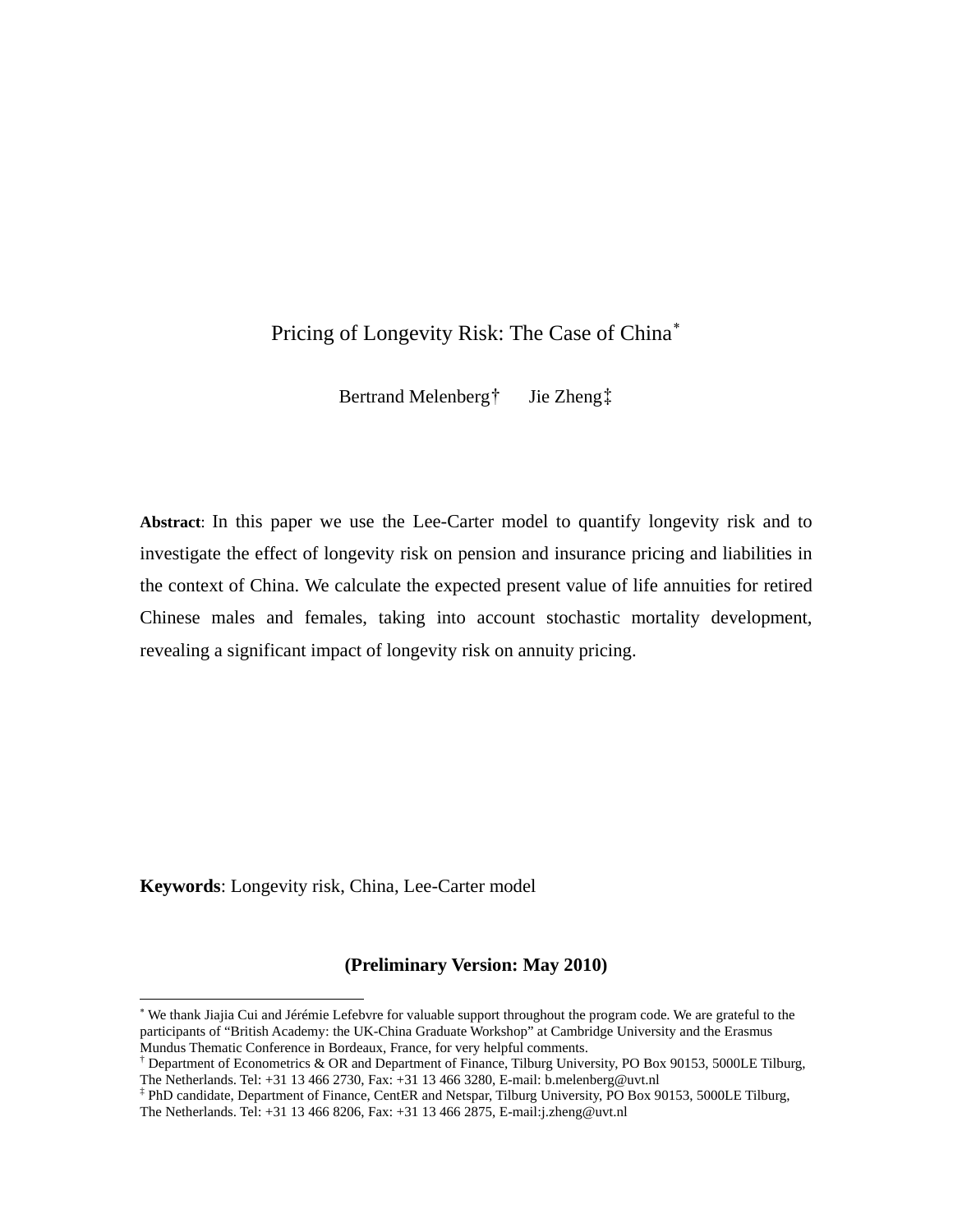#### **1. Introduction**

Like in most of the western world, the population of China has experienced a rapid aging over the past half century due to advances in public health, improved sanitation and personal hygiene, and general improvement in living standards (Lee, 2003; IMF, 2004). For example, the proportion of population aged 65 or older was only 4.41% in [1](#page-1-0)953 and 4.91% in 1982, respectively, but increased to 8.3% in  $2008$ , and by 2030 it will be more than doubled to 22% (James, 2002). Although age-specific death rates at all ages have declined exponentially at a constant rate in most developed countries (Tuljapurkat et al., 2000), it is the dramatically increased life expectancy at old age, along with lower fertility rates, that contributes to an increasing share of elderly people in the total population at rapid rate in both OECD countries and emerging economies, most notably in China (Visco and d'Italia, 2006). In 1981, for example, a 60-year-old Chinese female individual had a life expectancy of 17.90 years, whereas in 2000 a 60-year-old female had a life expectancy of 19.62 years, representing an increase of 1.09 months per year (Zheng, 2005), i.e., more than five minutes per hour. The trends in improving mortality among the elderly are significantly challenging public pension plans as well as private pension funds and life insurers. In the U.K. and the U.S alone these institutions' exposure to longevity amounts to 400 billion USD in 2007 (Loeys et al., 2007). One more year of life expectancy at age 65 is estimated to add at least 3% to the present value of the pension liabilities in the U.K. (Biffis and Black, 2009). In developing countries, including China, where pension systems are

<span id="page-1-0"></span> 1 Data source: China Population and Employment Statistics Yearbook (2009).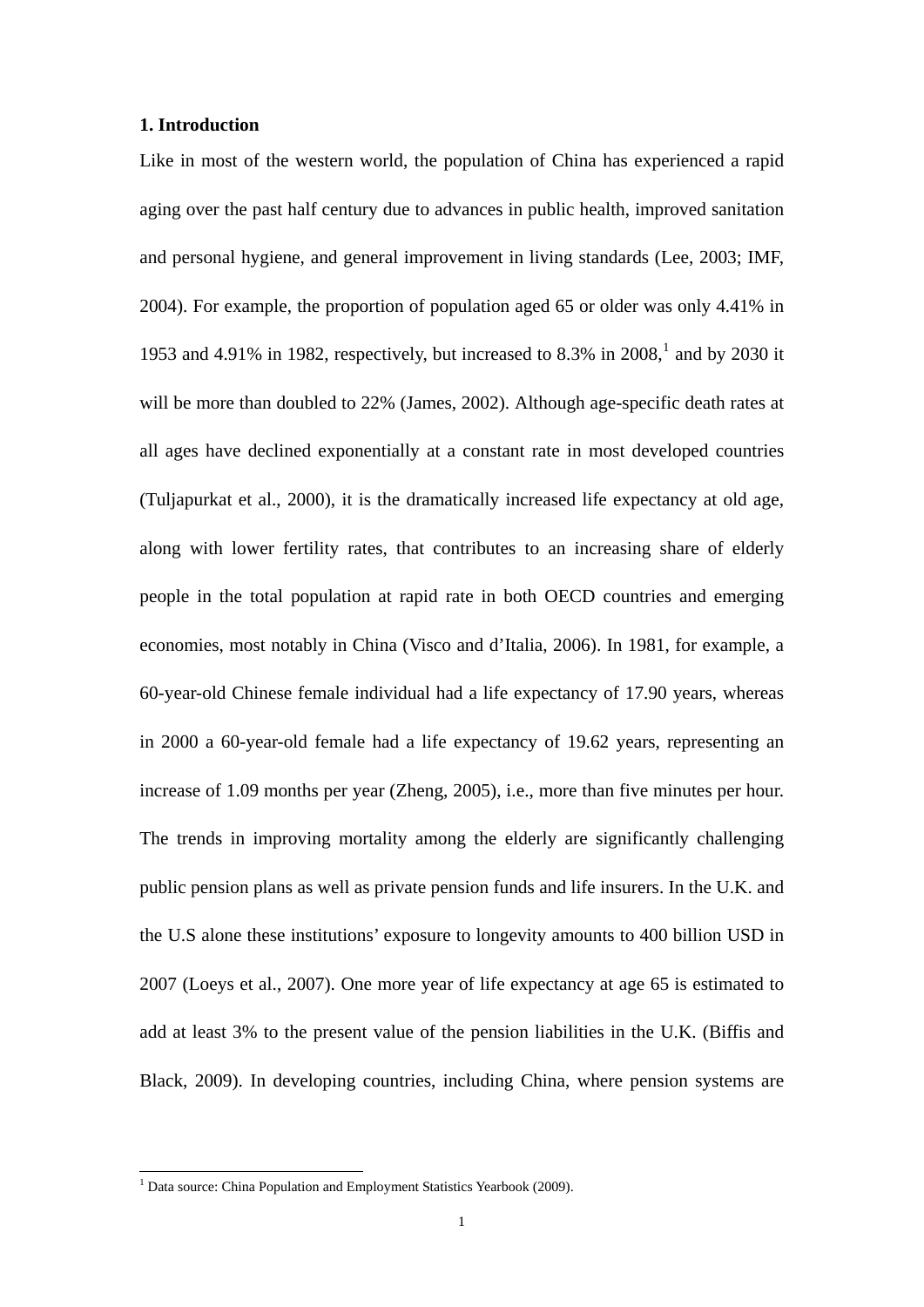underdeveloped, $\frac{1}{1}$  $\frac{1}{1}$  $\frac{1}{1}$  these trends also significantly affect personal saving to fund retirement consumption. For example, consider a fairly-priced annuity with annual payoff ¥1 at the real interest rate of 3% in China. Then in 1981 the annuity price for 60-year female should have been  $Y14.11$ , but could have increased by 7% to ¥15.11 in 2000. Without other retirement income, this means that the 60-year-old females in 2000 should have saved 7% more to finance their retirement consumption than in  $1981.<sup>2</sup>$  $1981.<sup>2</sup>$  $1981.<sup>2</sup>$ 

Though the views regarding the outlook for human longevity are still controversial (Antolin and Blommestein,  $2007$ ),<sup>[3](#page-2-2)</sup> the general opinion from the experts tends to be the presence of upward trends in longevity. However, there is a large degree of uncertainty concerning the improvement magnitude, especially at older ages. From 1970 to 2000, the average increase in life expectancy of a 65-year-old male was 1.12 years/decade in the U.S. and 1.23 years/decade in the U.K., respectively, but the corresponding increase had only been 0.15 years over the previous decade in the U.S. and 0.17 years/decade over the previous century in the U.K. (Cocco and Gomes, 2008). China also experiences this uncertainty. According to Zhang (2005), in the 1980s the average increase in life expectancy of a 60-year-old Chinese male was 0.06 years per year, but increased to 0.09 years per year in the 1990s. Therefore, the major challenge faced by policy-makers, pension/insurance institutions, and individuals is

-

<span id="page-2-0"></span><sup>&</sup>lt;sup>1</sup> In China, for example, only 201.37 million urban residents and 51.71 million rural residents are covered by public pension by 2007 (China Statistical Yearbook, 2008). According to the survey by the National Bureau of Statistics, whereas 68% city population aged 60 or over depends on pension as retirement income, the figure for rural population is only 4% (China Population and Employment Statistics Yearbook, 2009). Author's own calculation.

<span id="page-2-2"></span><span id="page-2-1"></span> $3$  For example, Olshansky et al. (2005) believe that there are natural limits to life expectancy, and suggest that the increase in life expectancy will slow down if not to stop; On the other hand, Oeppen and Vaupel (2002) argue that there are no limits to life expectancy and conclude from historical trends and age trajectories that longevity would keep increasing in the next decades.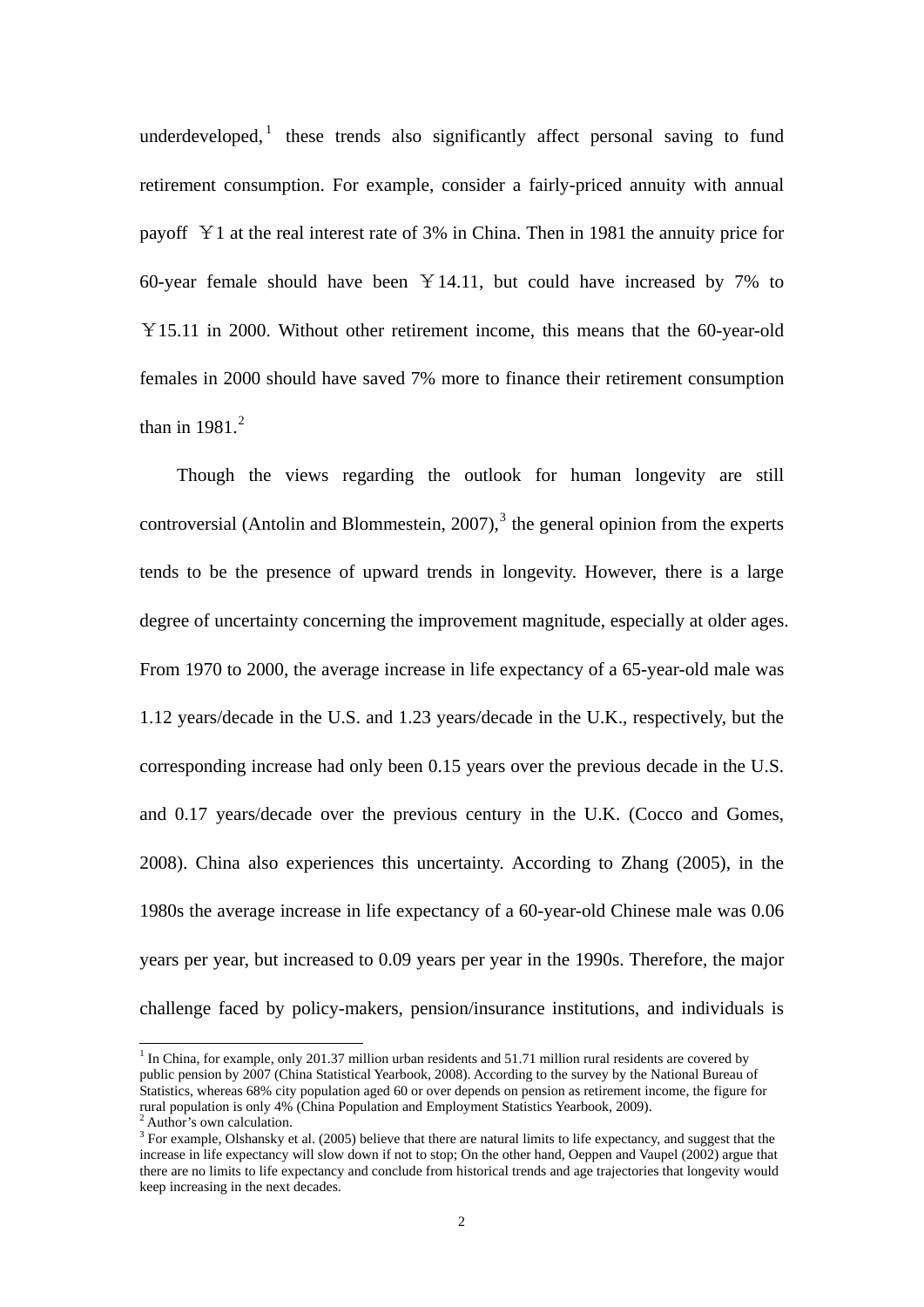not the trend in longevity itself, but rather the uncertain life expectancy in the future (De Waegenaere et al., 2010). When future life expectancy outcomes and mortality improvement turn out to be different from anticipated, longevity risk occurs.

Cocco and Gomes (2008) find that, when individuals use official period life tables, -which do not allow for future life expectancy improvement-, to make their retirement finance decision, the effect of longevity improvement on individual welfare can be significant. Moreover, the importance of longevity risk for the liabilities of private pension funds and annuity providers is that increasing portfolio size can only mitigate but cannot eliminate this risk. Therefore, several innovative solutions to longevity risk through the financial system, namely, reinsurance (Richards and Jones, 2004), natural hedging (Cox and Lin, 2007), and securitization (Cowley and Cummins, 2005), are being discussed. But all these solutions require better understanding of future mortality development.

In this paper we use the Lee-Carter model to quantify longevity risk and to investigate the effect of longevity risk on pension and insurance pricing and liabilities in the context of China. On the one hand, as the largest country in terms of population, China has been experiencing a faster decline in mortality among the elderly since the 1964-82 periods than the now low-mortality countries at comparable levels of overall mortality (Banister and Hill, 2004) and with its increasing prosperity these trends might be expected to continue. On the other hand, since most population in developed countries (at least) is covered by the public pension systems, the focus in these countries is more concentrated on the *distribution stage*; namely, depending on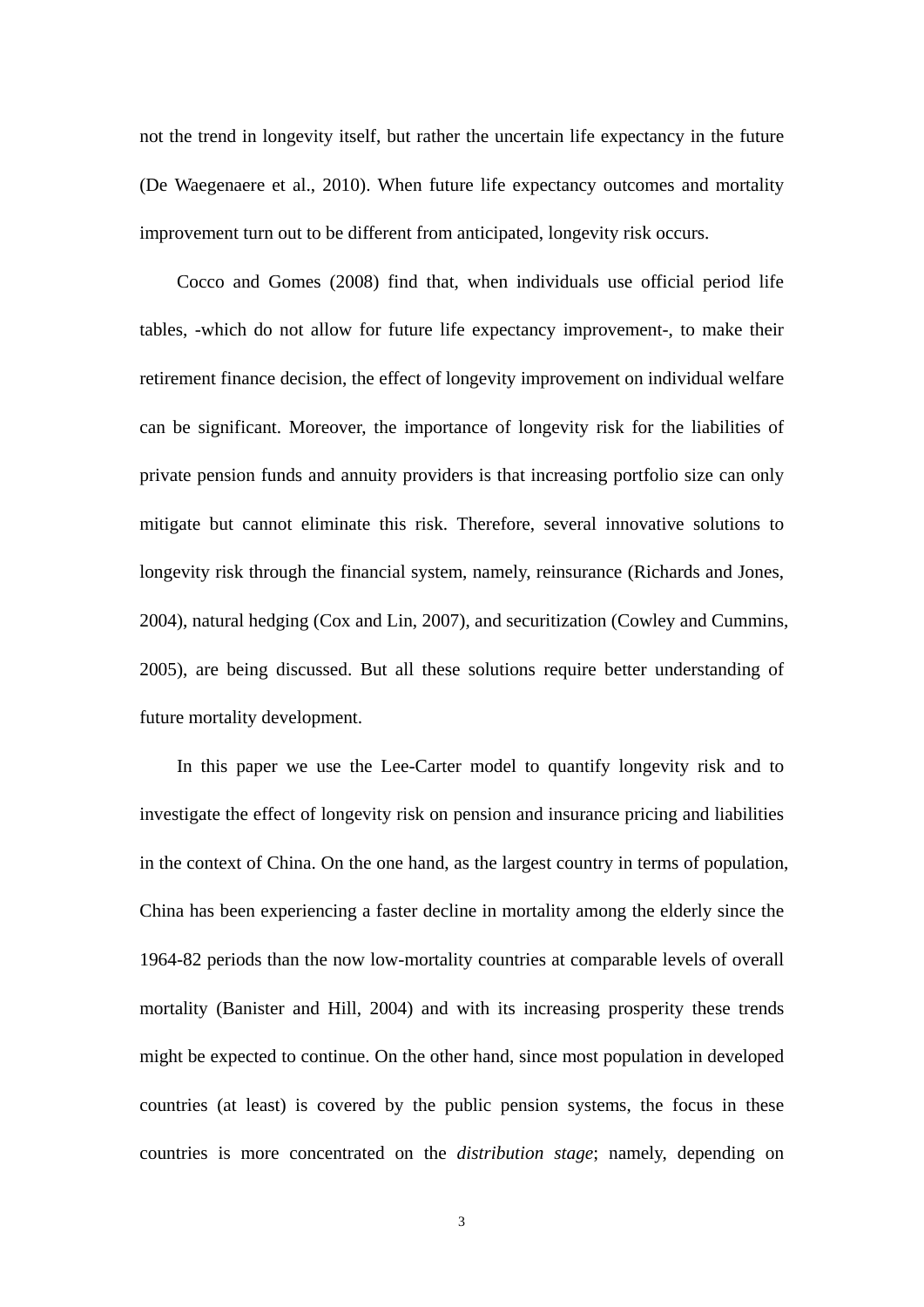pension laws, people at retirement age receive their pension benefit either as lump sum, programmed withdrawal or as an annuity. On the contrary, much attention in China now is almost exclusively paid on the *accumulation stage*, namely how to increase the (public) pension coverage, with the ignorance of longevity risk by the public. These facts characterize the severity of longevity risk in China. Since most existing literature has scrutinized longevity risk in developed countries with fewer having sought to understand it in the context of the developing world, our first contribution is to fill in this gap. By quantifying this risk and assessing its impact on annuity pricing, we attempt to increase awareness and understanding of longevity risk by the public in the developing world, thus, contributing to the current public pension reforms and product design in China. Second, following De Waegenaere et al. (2010) and Hari et al. (2008), in this paper we distinguish diversifiable *individual mortality risk* and non-diversifiable *longevity risk*, investigating the impact of both risks on pension funds and annuity providers. Unlike its counterparts in the developed countries, the current public pension plans in China are decentralized to the local governments.<sup>[1](#page-4-0)</sup> The relative small portfolio of each public pension plan means that these plans might face both risks. Third, since the Chinese statistical data on mortality are comparatively limited, we contribute to the existing literature on China's longevity risk by taking account of process risk as well as parameter risk. Finally, our research on the probability distribution of future mortality is important for China to respond to longevity risk through other innovative channels such as securitization.

-

<span id="page-4-0"></span><sup>&</sup>lt;sup>1</sup> It is reported by *China Business News* (15 August 2008) that the public pension plans in China now are organized by around 2,000 entities. Even though people are free to relocate, their pensions are not allowed to transfer freely, especially between provinces.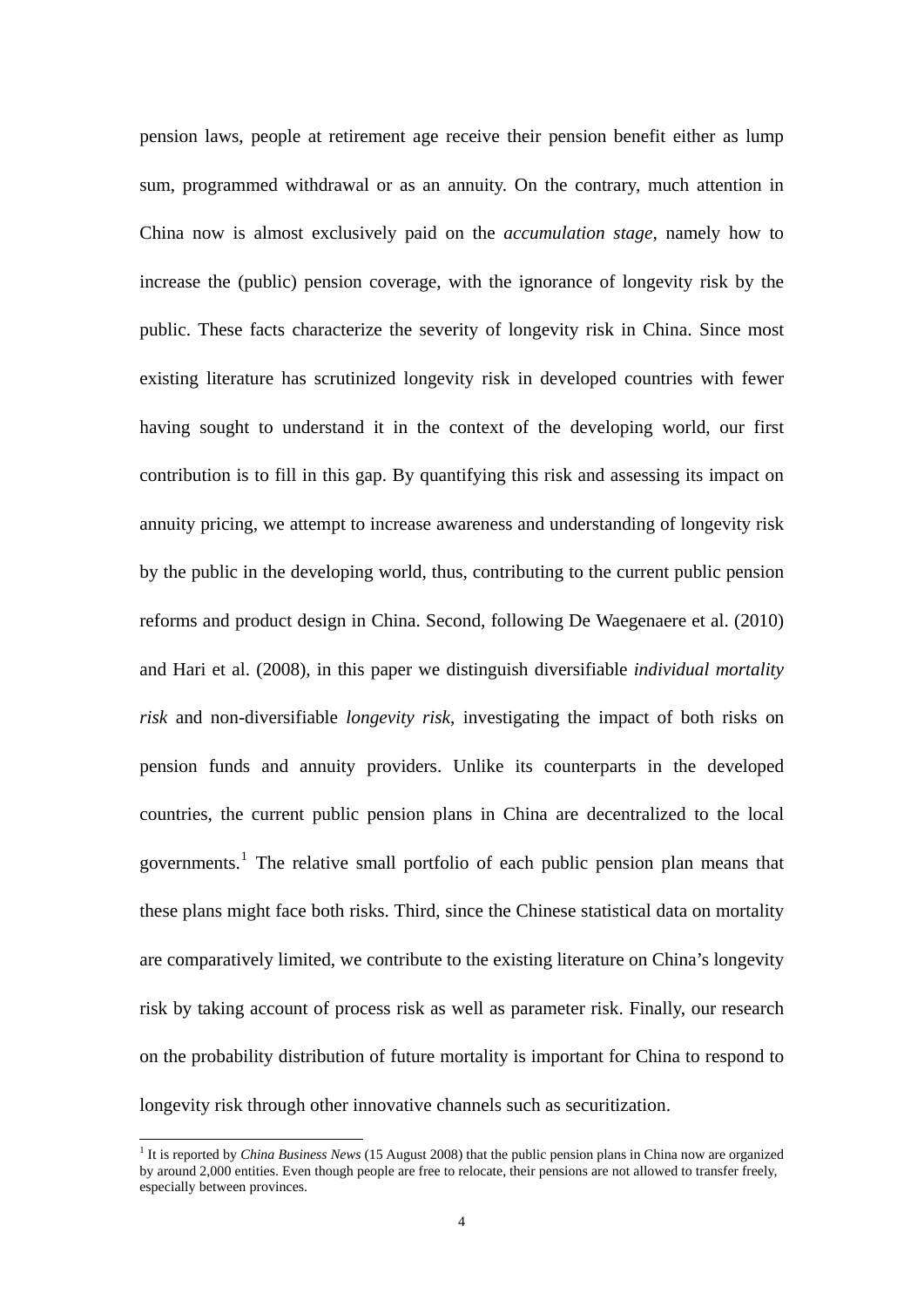The remainder of this paper proceeds as follows. In section two, we introduce the source of longevity risk and its impact on annuity pricing. In section three, we present the data and the Lee-Carter model, and then quantify the longevity risk taking account of process risk and parameter risk. We analyze the impact of longevity on annuity pricing in section four. Finally section five offers some concluding remarks.

#### **2. Introduction to Longevity Risk**

The uncertain mortality development may cause two kinds of risk, namely *longevity risk* and *individual mortality risk*. [1](#page-5-0) According to Dahl (2004), *longevity risk* results from changes in the underlying mortality density, whereas *individual mortality risk* results from the random individual deaths with a fixed mortality density. For better understanding of the distinction between the two risks, see also De Waegenaere et al. (2010), we first introduce some scientific notation and terminologies of mortality.

### **2.1 Scientific Notations and Terminologies**

The two basic building blocks of our projection of future life expectancy are one-year death probability, denoted by  $q_{xt}^{(g)}$ , and the central death rate, denoted by  $m_{xt}^{(g)}$ . The one-year death probability  $q_{r}^{(g)}$  defines the probability that an ,  $q_{x,t}^{(g)}$ , and the central death rate, denoted by  $m_{x,t}^{(g)}$ ,  $q_{x,t}^{(g)}$  defines the probability that an x-year old person belonging to group *g* (female or male; rural or urban) will die within one year in year*t* .

The central death rate is defined by

$$
m_{x,t}^{(g)} = \frac{D_{(x,t)}^{(g)}}{E_{x,t}^{(g)}},
$$
\n(1)

<span id="page-5-0"></span>The some literatures, the two kinds of risk are also named as systematic longevity risk and unsystematic longevity risk, respectively. In order to highlight the non-diversification of the former, following De Waegenaere et al. (2010) we use *longevity risk* to indicate systematic longevity risk and *individual mortality risk* to unsystematic longevity risk.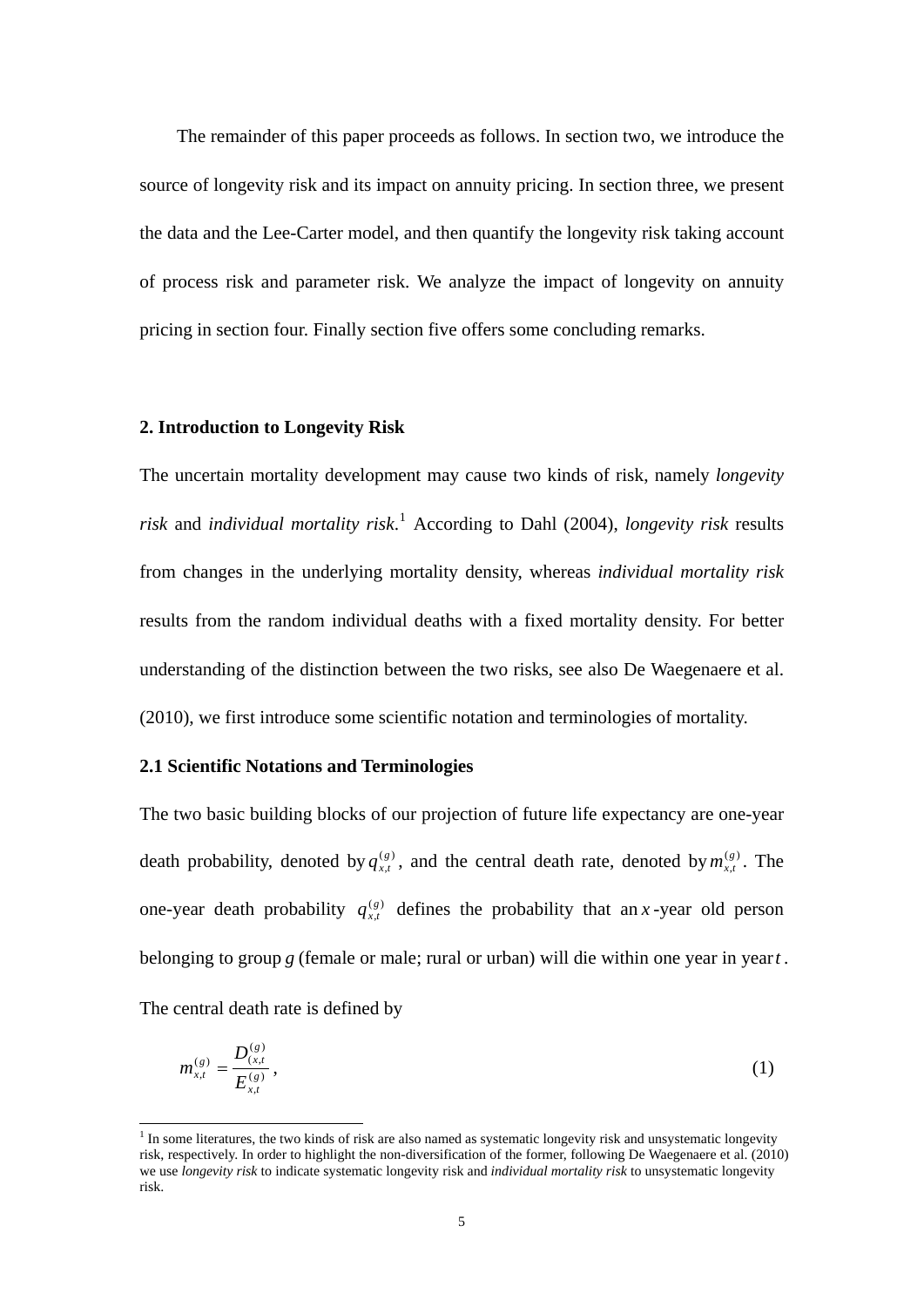where  $D_{x,t}^{(g)}$  denotes the death number of people belonging to group g at age x in year t, while  $E_{x,t}^{(g)}$ , also called exposure, denotes the number of person years in group g at age *x* in year*t* .

Since both  $D_{rt}^{(g)}$  and  $E_{rt}^{(g)}$  can be observable from national statistics, we could obtain the one-year death probability  $q_{x}^{(g)}$  from the central death rate  $\binom{(g)}{x}$  (McCutcheon and Nesbitt, 1973). In the general case, this relationship is complicated, but can be simplified with appropriate additional assumptions. For example, under the assumption that the central death rate equals to the force of mortality,<sup>[1](#page-6-0)</sup> we could establish the following relationship  $D_{x,t}^{(g)}$  and  $E_{x,t}^{(g)}$  $E_{x,t}^{(g)}$ ,  $q_{\scriptscriptstyle x,t}^{\scriptscriptstyle (g)}$  $m_{\scriptscriptstyle x,t}^{\scriptscriptstyle (g)}$ 

$$
q_{x,t}^{(g)} = 1 - \exp(-m_{x,t}^{(g)})\,. \tag{2}
$$

With the one-year death probability, we could also obtain one-year survival probability, i.e., the probability that an *x* -year old individual belonging to group *g* survives at least another year in year*t* , by

$$
p_{x,t}^{(g)} = 1 - q_{x,t}^{(g)}.
$$
 (3)

Under the assumption of *constant* time-independent mortality rates and one-year death probabilities over time, the one-year death (survival) probabilities would be independent of time and thus the subscript*t* can be suppressed. In this case, we could calculate the probability that a *x* -year old individual belonging to group *g* survives at least  $\tau$  years ( $\tau$   $p_x^{(g)}$ ) and the corresponding remaining life expectancy for this individual ( $e_x^{(g)}$ ) as follows.

<span id="page-6-0"></span>The force of mortality, often referred to as the hazard function in other fields such as in reliability theory, is defined as  $\mu_x = \lim_{\Delta x \to 0} \frac{1}{\Delta x}$  $P(x < X \leq x + \Delta x \mid X > x$  $\mu_x = \lim_{\Delta x \to 0} \frac{P(x < X \leq x + \Delta x \mid X > x)}{\Delta x}$  and specifies the instantaneous rate of death for *x* -year old people belonging to group *g* in year *t*, given that these individuals survive up to age *x*.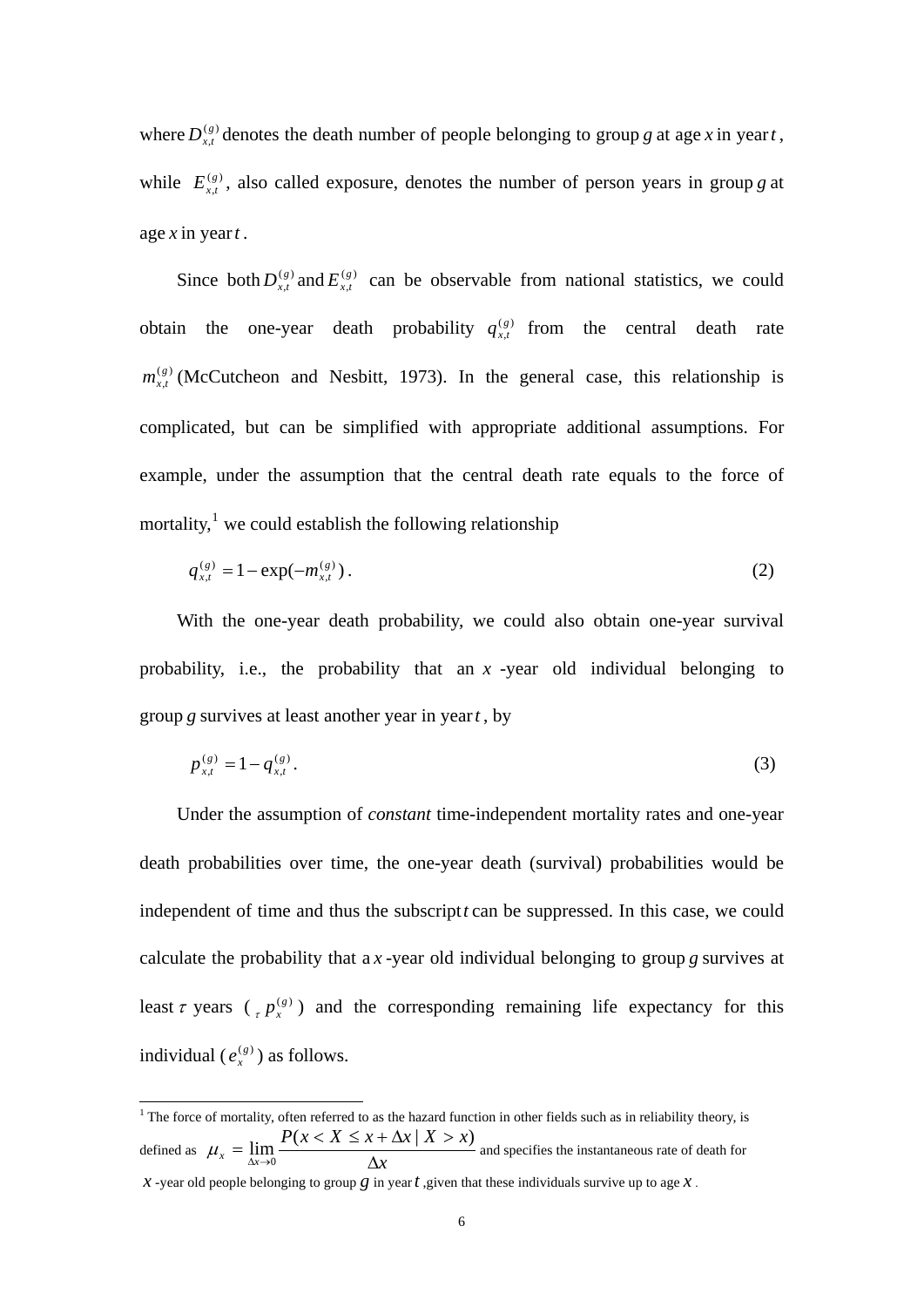$$
P_x(p_x^{(g)}) = \prod_{i=0}^{x-1} p_{x+i}^{(g)}, \qquad (4)
$$

$$
e_x^{(g)} = \sum_{\tau \ge 1} \tau P_x^{(g)} \,, \tag{5}
$$

where  $_{1}p_{x} = p_{x}$ . From the time point of year*t*, this individual is expected to die in  $e_x^{(g)} + t$  years at the age of  $e_x^{(g)} + x$ .

 However, the results above, based on the assumption of *constant* one-year death probabilities and mortality rates over time, might not be correct: neither are they constant over time, nor do they change in the same direction and at the same magnitudes for different cohorts. Figure 1 presents the mortality rates of selected age groups for different time periods, normalized to one for the year 1981.

#### [Insert Figure 1 here]

At least over longer time horizon, both Chinese females and males in these selected age groups experience significant mortality improvement, reflecting the increase in longevity over time. On the one hand, these improvements are different in terms of gender, ages, and years. On the other hand, at least to some extent, these improvements seem to be random, reflecting the stochastic chrematistics of the death probabilities. Since the death probabilities are not *constant* over time but rather *stochastic*, it's inappropriate to use (4) and (5) for calculating the remaining life expectancy of an *x* -year old individual belonging to group *g* in year t. With varying death probabilities, the survival probability of an *x* -year old individual belonging to group *g* for at least  $\tau$  years in year *t* should follow

$$
{}_{\tau} p_{x}^{(g)} = \prod_{i=0}^{\tau-1} p_{x+i,t+i}^{(g)} \,. \tag{6}
$$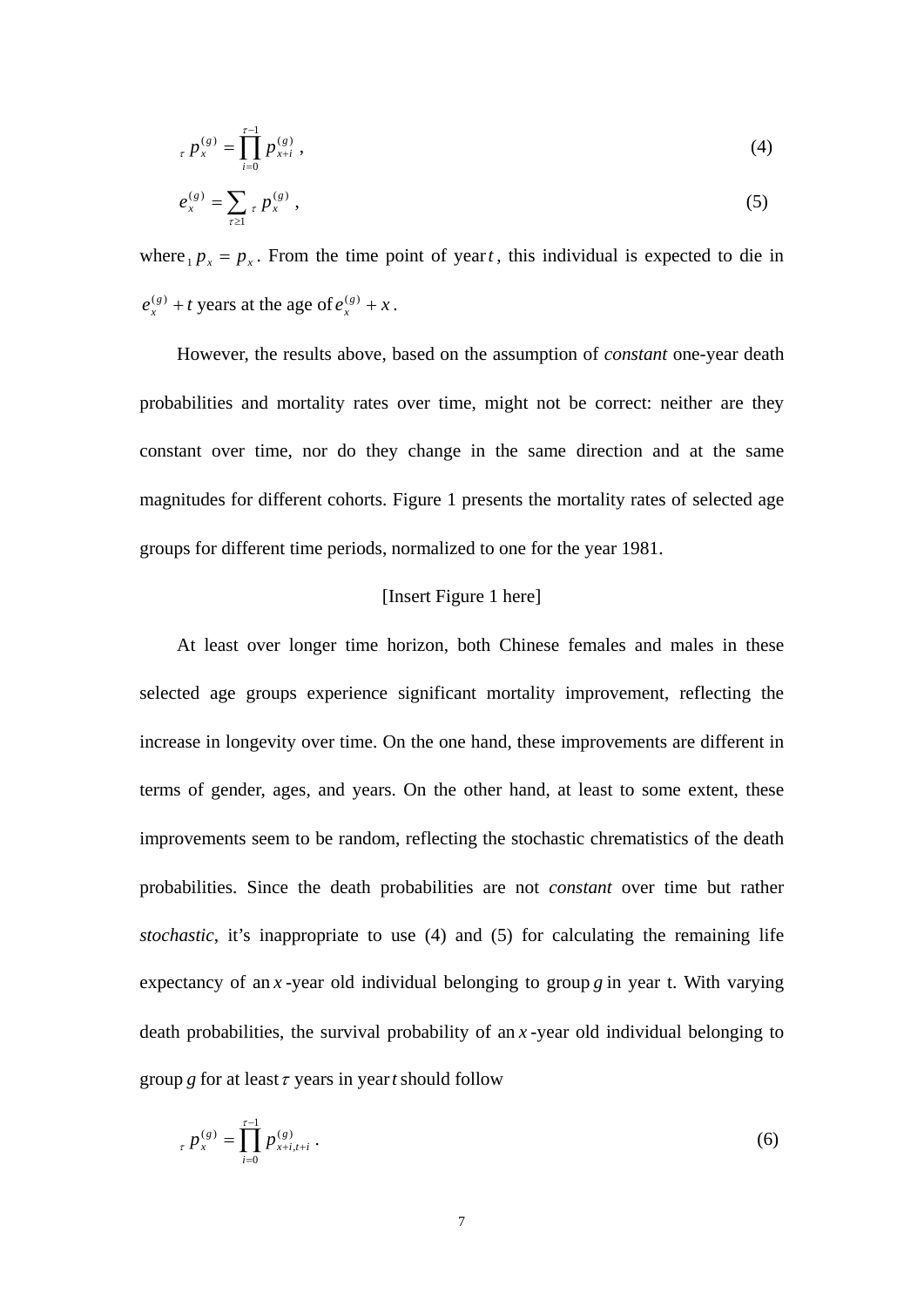The corresponding remaining life expectancy for this individual in year*t*should be calculated by

$$
e_x^{(g)} = \sum_{\tau \ge 1} \tau P_{x,t}^{(g)} \; . \tag{7}
$$

Both (6) and (7) need future death probabilities that are unobservable for the current period. Thus, when using current death probabilities rather than the projected ones, the expected life expectancy as well as the discounted value of pension liabilities might be underestimated. See, for example, Hari et al. (2006).

#### **2.2 Significance of Longevity risk**

Assuming a finite number of scenarios for the evolution of future mortality probabilities, many studies (Olivieri, 2001; Coppola et al., 2000, 2003a, and 2003b) find that even when the size of portfolio is increased, the *longevity risk* cannot be diversified and does not disappear, whereas the *individual mortality risk* is diversifiable. In most developing countries the pooling size of pensions is relatively small. Thus, unlike their counterpart in developed world, the pension systems in developing countries typically might face both risks.

In order to demonstrate the non-diversifiable characteristics and significance of *longevity risk* and its distinction from *individual mortality risk*, we consider a pension plan composed of *N x* -year old immediate lifetime annuitants belonging to group *g* in year *t*. For simplicity, we assume that each annuitant gets one Chinese Yuan per year after retirement conditional on his/her survival, with a constant risk-free interest rate *r* . Thus, in year  $t + \tau$  ( $\tau \ge 1$ ) the present value of the future payment to annuitant*i*should follow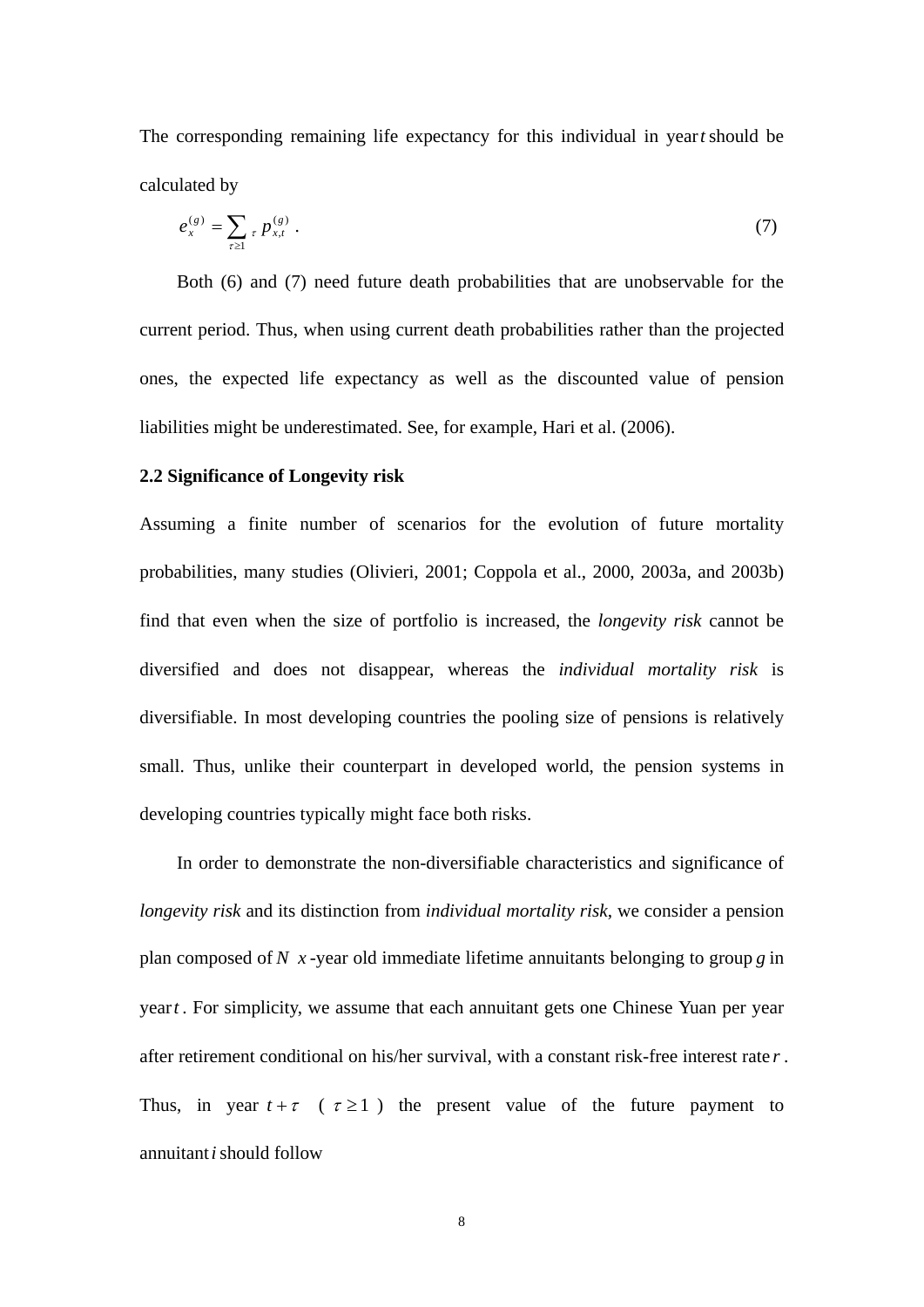$$
Y_i = \sum_{r \ge 1} 1_{i, t+r} \frac{1}{(1+r)^r},\tag{8}
$$

where  $l_{i,t+\tau}$  donates the dummy variable with value equal to one if annuitant *i* is still alive in year  $t + \tau$ .

We first only consider *individual mortality risk*, namely that the future mortality improvements are known with certainty. In year*t* , the expected present value of the future payment to annuitant*i* is thus given by

$$
A_{x,t} = \sum_{r \ge 1} E(1_{i,t+r}) \frac{1}{(1+r)^r} = \sum_{r \ge 1} {}_{r} p_{x,t} \frac{1}{(1+r)^r}.
$$
 (9)

According to the pooling argument,  $A_{x,t}$  should be the fair price of this annuity and the fair price of  $Y_i$  should be the same as the fair price of  $\frac{1}{N} \sum_{i=1}^{N}$  $\frac{1}{N} \sum_{i=1}^{N} Y_i$ . Under the

assumption of independent annuitants, we can get the following variance

$$
Var(\frac{1}{N}\sum_{i=1}^{N}Y_i) = \frac{\sigma^2}{N},
$$
\n(10)

where we take  $\sigma^2 = Var(Y_i)$  and  $\mu = E(Y_i)$ .

Obviously, with increasing pooling size, the variance of  $\frac{1}{N} \sum_{i=1}^{N}$  $\frac{1}{N} \sum_{i=1}^{N} Y_i$  approaches

zero and thus the risk free and its fair price equals to its expected present value, and there is no risk premium accordingly. With certain future death probabilities, pension plans and insurance companies only face *individual mortality risk* that can be eliminated by pooling.

When the future death probabilities are uncertain, however, *longevity risk* becomes dominant. We continue with the pension plan composed of  $N$   $x$ -year old immediate lifetime annuitants belonging to group *g* in year*t* , given the set of future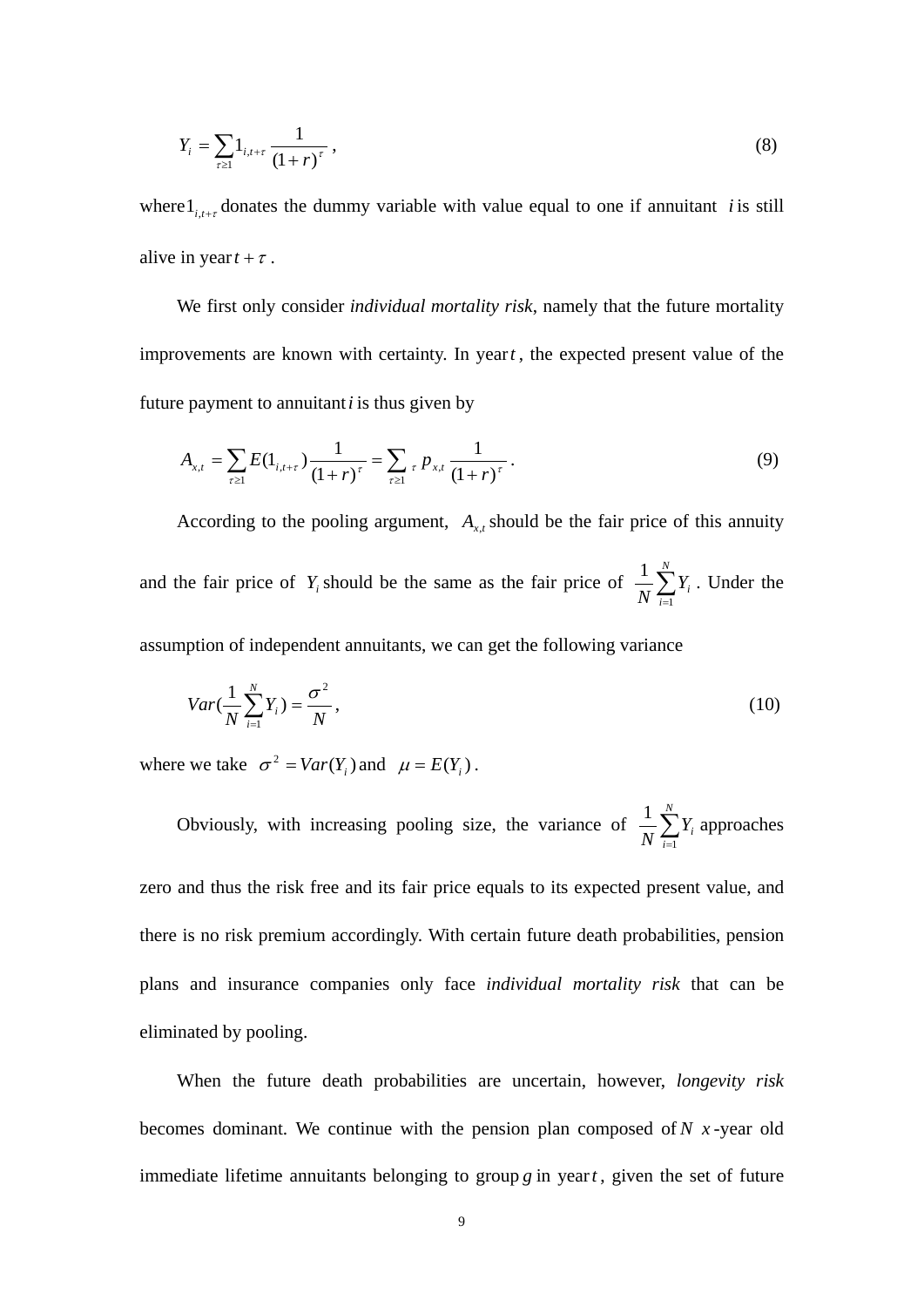death rates in year *t* by  $f_t = \{q_{x,t+\tau}^{(g)} \mid \tau \geq 1\}$ . We follow the assumption of independent annuitants in *individual mortality risk* above but have different mean and variance both depending on  $f_t$ , i.e.  $\mu(f_t)$  and  $\sigma^2(f_t)$ . Thus, (10) should be replaced by

$$
Var(\frac{1}{N}\sum_{i=1}^{N}Y_{i}) = E[Var(\frac{1}{N}\sum_{i=1}^{N}Y_{i}) | f_{t}] + Var[E(\frac{1}{N}\sum_{i=1}^{N}Y_{i} | f_{t}] = \frac{E[\sigma^{2}(f_{t})]}{N} + Var[\mu(f_{t})].
$$
\n(11)

With increasing pooling size, the first term on the right side of (11) can still be eliminated, but the second term continues to exist, independently of  $N$ . With the existence of *longevity risk*, the pooling argument cannot eliminate mortality risk any more and a risk premium should be included into the pricing of financial products whose payoffs depend on the future mortality development.

In the context of China, on the one hand, the underdeveloped pension systems and low coverage might mean that both *individual mortality risk* and *longevity risk* exist. On the other hand, the incomplete market and non-diversifiable characteristics make the pricing of longevity risk and risk management more difficult in China than in developed countries.

#### **3. Lee-Carter Models and Longevity Risk in China**

In this paper, we only discuss purely statistical mortality models, without considering other exogenous demographic or epidemiological factors, because pension funds and annuity providers are much more interested in "all-cause" mortality (Hari, 2006).

Generally, the stochastic mortality models are more parsimonious, $<sup>1</sup>$  $<sup>1</sup>$  $<sup>1</sup>$  trying to</sup>

<span id="page-10-0"></span>There are two types of mortality models: deterministic model and stochastic model. Starting from De Moivre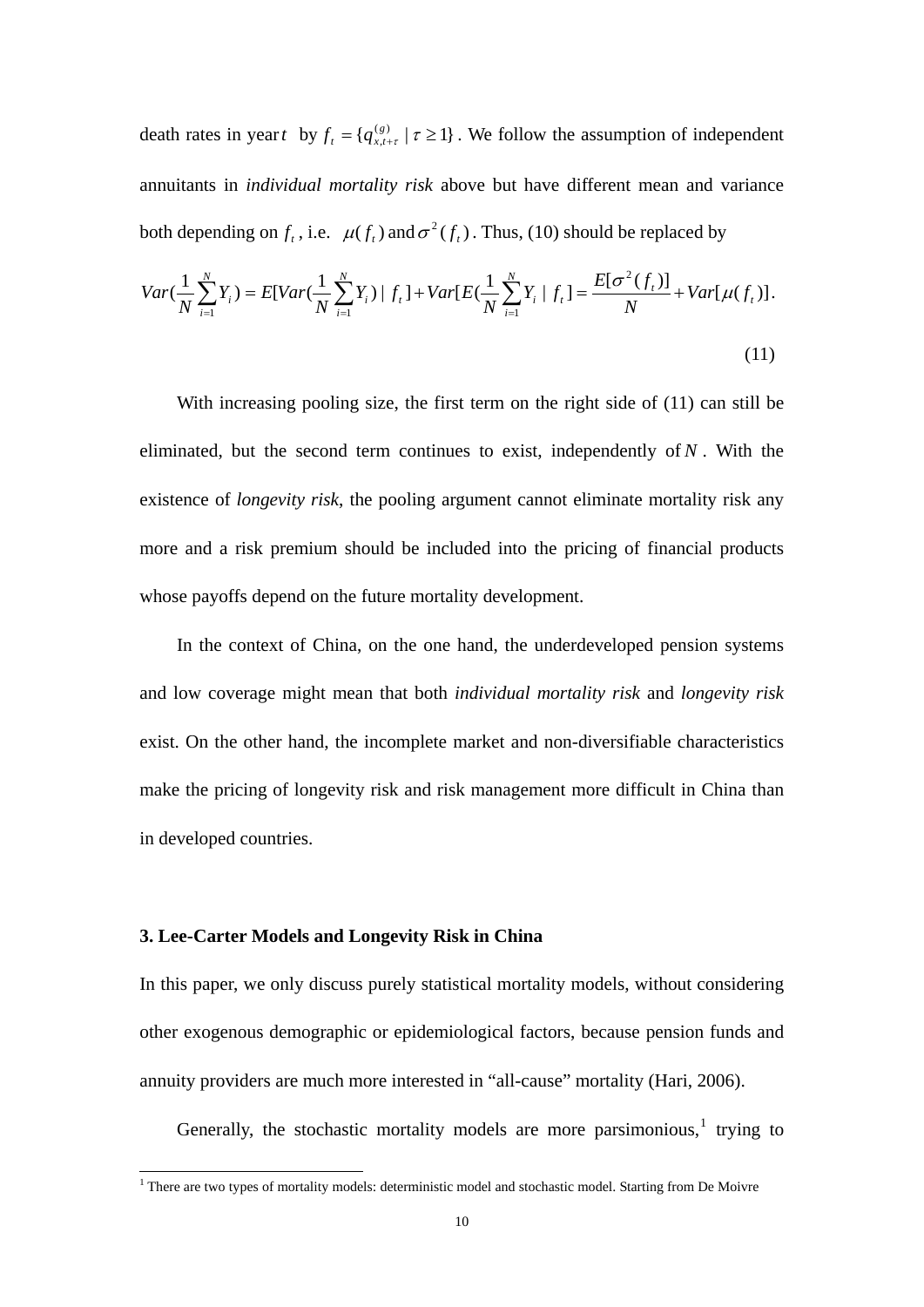explain the death rates with unobserved latent factors. Actually, when looking at sequences of mortality curves over a relatively long horizon, we can easily find that they change unpredictably, not only from one period to another, but also over the long term, though they do exhibit a general trend. Thus, it is more accurately to model the mortality in a stochastic fashion. Among these stochastic models, the Lee-Carter model (1992) has become the "leading statistical model of mortality in the demographic literature" (Deaton and Paxson, 2004) and, along with its extensions, has been widely applied for many countries for its simplicity and robustness in the context of linear trends in age-specific death rates, for example, Japan (Wilmoth, 1993), G7 countries (Tuljapurkar et al, 2000), Australia (Booth et al, 2000, 2002), England and Wales (Renshaw and Haberman, 2003), Belgium (Brouhns et al, 2002), and the Netherlands (Hari et al., 2008; Stevens et al., 2010). However, the existing literature using the Lee-Carter model for developing countries, including China is rather limited and incomplete, partly due to the unavailability of data.

#### **3.1 Lee-Carter Model**

-

According to Lee and Carter (1992), the log central death rate of the *x* -year-old persons in year *t*,  $\ln(m_{rt})$ , is determined by a common latent factor  $\kappa_t$ , with an age-specific level parameter,  $\alpha_x$ , and an age-specific sensitivity parameter,  $\beta_x$ . Mathematically, the model can be expressed as follows:

$$
\ln(m_{x,t}) = \alpha_x + \beta_x \kappa_t + \varepsilon_{x,t},\tag{12}
$$

<sup>(1724)1,</sup> the deterministic approach (Gompertz, 1825; Makeham, 1860; Heligman and Pollard, 1980) typically only considers the age dimension, though recent models try to fit mortality rates in both of age and of time dimension. However, since this kind of approach usually does not take account of uncertainty and also the accurate in-sample fit is translated into only small prediction intervals, it has not seemed to be very realistic in practice.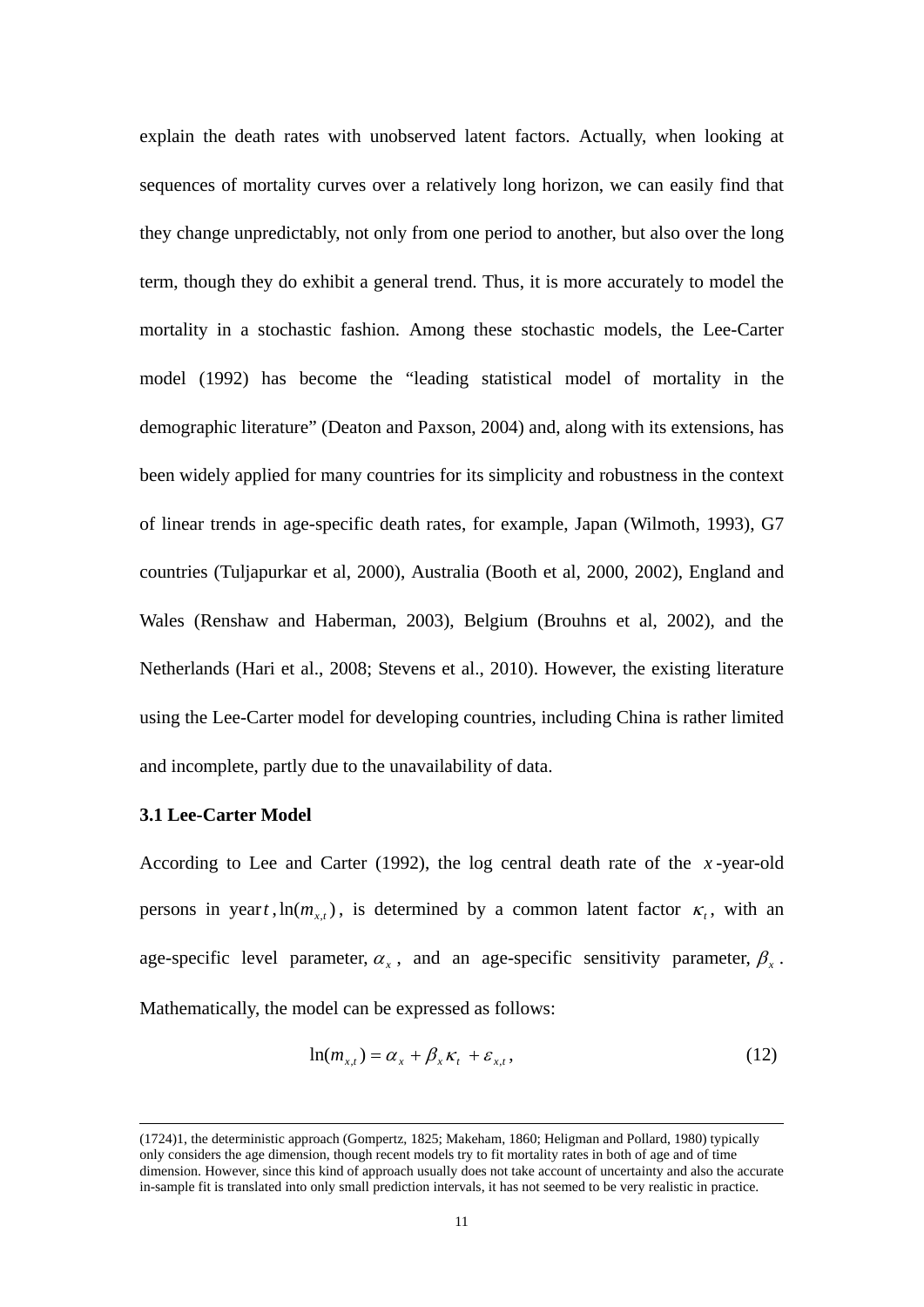where the white noise error terms,  $\varepsilon_{xt}$ , represent the transitory non-systematic shocks.

Obviously, the OLS method cannot be applied to the Lee-Carter model because none of the variables on the right hand of equation (12) are observable. In order for a unique solution, Lee and Carter first normalize the sum of  $\beta_x$  terms to unity and  $\kappa_t$ terms to zero, i.e.,  $\sum_{x} \beta_x = 1$  and  $\sum_{x} \kappa_t = 0$ , and get the value of  $\alpha_x$  since it becomes the average value of  $\ln(m_{x,t})$  over time. Then they use a two-stage approach to solve this under-identification problem. The singular value decomposition (SVD) approach is used in the first stage for the matrix of  $\ln(m_{x,t}) - \hat{\alpha}_x$  to get estimates of  $\kappa_t$  and  $\beta_x$ . In the second stage, given the value of  $\hat{\alpha}_x$  and  $\hat{\beta}_x$ ,  $\hat{\kappa}_t$  is re-estimated by iteration until the implied death number equals the actual death number such that

$$
\sum_{x} D_{x,t} = \sum_{x} \Big[ E_{x,t} \exp(\hat{\alpha}_x + \hat{\beta}_x \hat{\kappa}_t) \Big]. \tag{13}
$$

Nevertheless, in the first stage of this two-step procedure above a weighted singular value decomposition could also be used (Wilmoth, 1993). Moreover, Lee and Miller (2001) proposed using a matching on the basis of observed and modeled life expectancy rather than the matching according to (13). In addition, in order to avoid the violation of the assumption of constant  $\alpha_x$  and  $\beta_x$ , Booth, Maindonald, and Smith (2002) suggest using statistical techniques to select an appropriate sample period.

Originally, Lee and Carter find that  $\kappa_t$  satisfies a random walk with drift process as:

$$
\kappa_t = \kappa_{t-1} + c + \xi_t \tag{14}
$$

where the white noise term,  $\xi_t$  representing permanent shocks, is assumed to be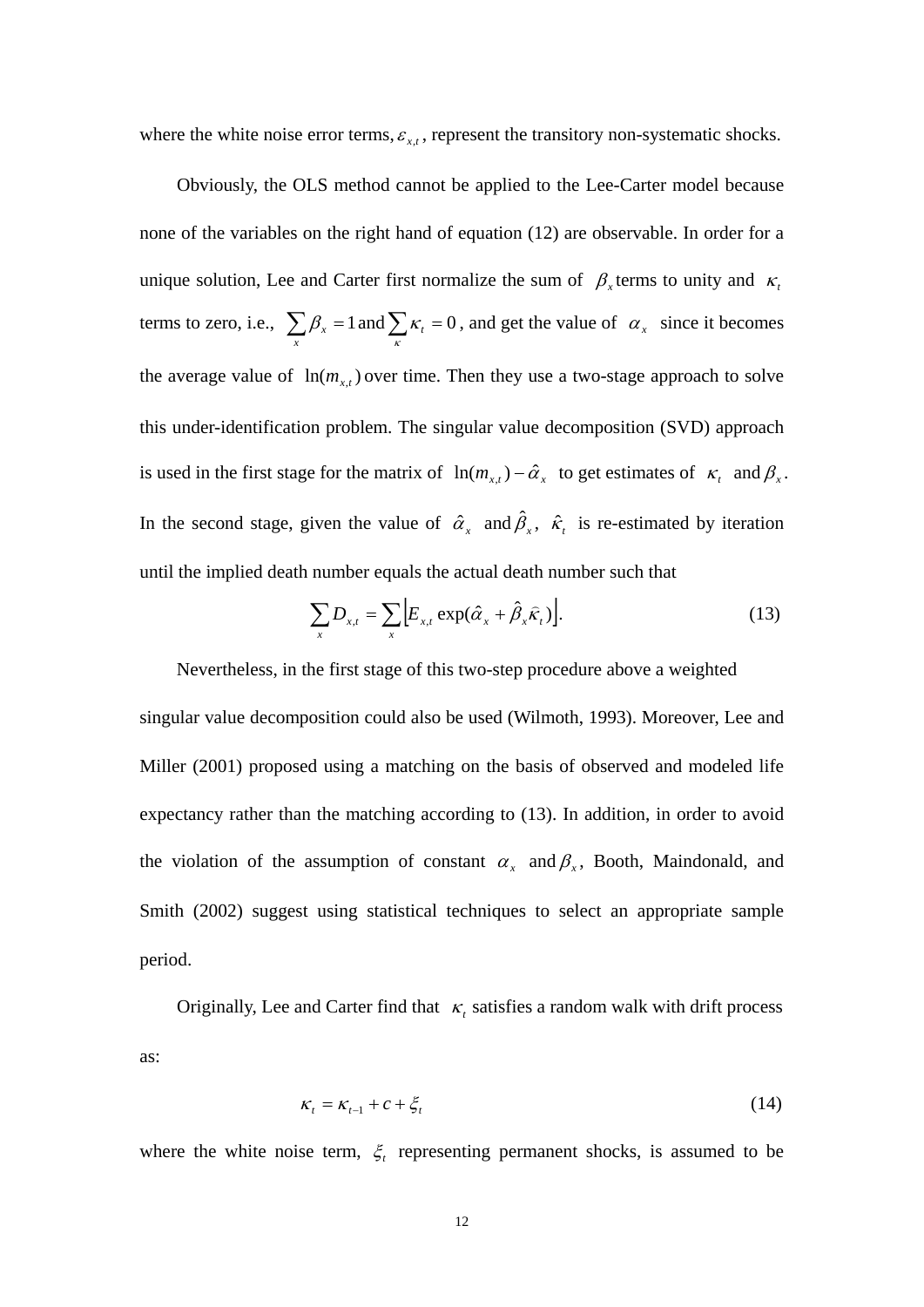independent of  $\varepsilon_{x,t}$  and to follow a normal distribution with mean zero and variance of  $\sigma_{\zeta}^2$ . With standard statistical or econometric time-series techniques, the parameters in (14) can be estimated. However, the ARIMA process of  $\kappa$ <sub>t</sub> for other countries might be different from (13). Thus, standard statistical procedures should be applied to find an appropriate ARIMA model for the time series of  $\kappa_t$  (Liu, 2008).

In this way, the systematic path of the central mortality rate of the *x* -year-old persons in year*t* satisfies:

$$
\hat{m}_{x,t} = \exp(\hat{\alpha}_x + \hat{\beta}_x \hat{\kappa}_t). \tag{15}
$$

In order for the projection of future mortality, we firstly need to forecast the future values of  $\tilde{\kappa}_{T+\tau}$  (*T* is the final year of the sample) and then the systematic path of future central mortality rate by

$$
\hat{m}_{x,t+T} = \exp(\hat{\alpha}_x + \hat{\beta}_x \tilde{\kappa}_{T+\tau}),
$$
\n(16)

In order to avoid a jump-off bias, Lee and Miller (2001) alternatively propose using the observed (raw) central death rate of the final year in the sample as a jump-off value to predict the future central death rates such that

$$
\widetilde{m}_{x,t+T} = m_{x,t} \exp(\widehat{\beta}_x (\widetilde{\kappa}_{T+\tau} - \widehat{\kappa}_T)). \tag{17}
$$

With the assumption that the force of mortality does not change during a year, i.e.,  $m_{x+s,t+s} = m_{x,t} (0 \le s < 1)$ , the survival probability of one more year for one *x*-year-old person at time  $t$  is calculated by (2) and (3). From (6) and (7), we can obtain the projection of life expectancy at different ages. Undoubtedly, there might be several risks in our projection resulting from the scholastic nature of  $\tilde{\kappa}_{t+T}$ . First, since neither the true value of  $\tilde{\kappa}_{t+T}$  nor its distribution is known at time *T*, the *process*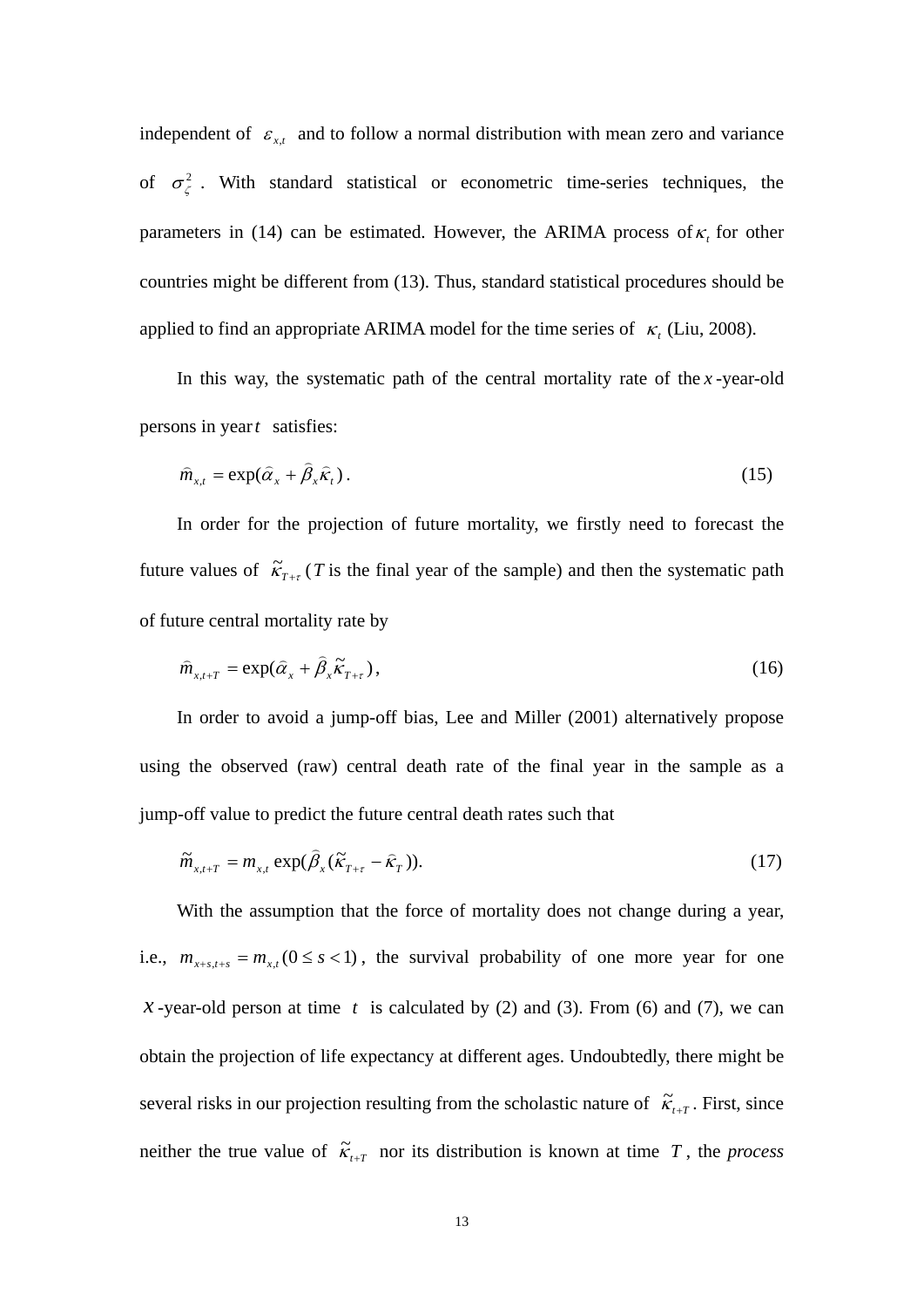*risk* might arise. Second, limited sample size and measurement error might cause inaccurately estimated coefficients of  $\alpha_r$ ,  $\beta_r$  and  $\kappa_t$ , which generates *parameter risk*. In addition, without knowing exactly the true distribution of  $\hat{\kappa}_{t+T}$ , but having to model it, there might cause *model risk*. For methods quantifying these risks, see Koissi et al. (2006), Renshaw and Haberman (2008).

### **3.2 Data and Estimation Results**

Our data include 15 yearly observations of age-specific death rates for both males and females in China from 1994 to 2008, provided by the China Population Statistical Yearbooks and the China Statistical Yearbooks compiled by the National Bureau of Statistics of China. The age-specific death rates are tabulated from age 0, 1, 2, up to age group 85 and over. Figure 2 shows the logarithm of the raw central death rates of Chinese males and females for ages zero to 84 and age class 85 and over for the sample period 1994-2008. Like in most countries, the mortality pattern for each year in China firstly starts rather high for newborn infants and goes down at around age 15, then increasing again with the accident hump at around age 20-25.

#### [Inset Figure 2 Here]

Using the singular value decomposition (SVD) approach, we firstly estimate the values of  $\alpha_x$ ,  $\beta_x$  and  $\kappa_t$ , respectively.

#### [Inset Figure 3 Here]

Figure 3 plots the estimated  $\alpha_x$  (left panel) and  $\beta_x$  (right panel), respectively. Since  $\alpha_x$  is the average value of  $\ln(m_{x,t})$  over time, it can be interpreted as the mean age profile of mortality. The estimated  $\alpha_x$  show the similar mortality pattern as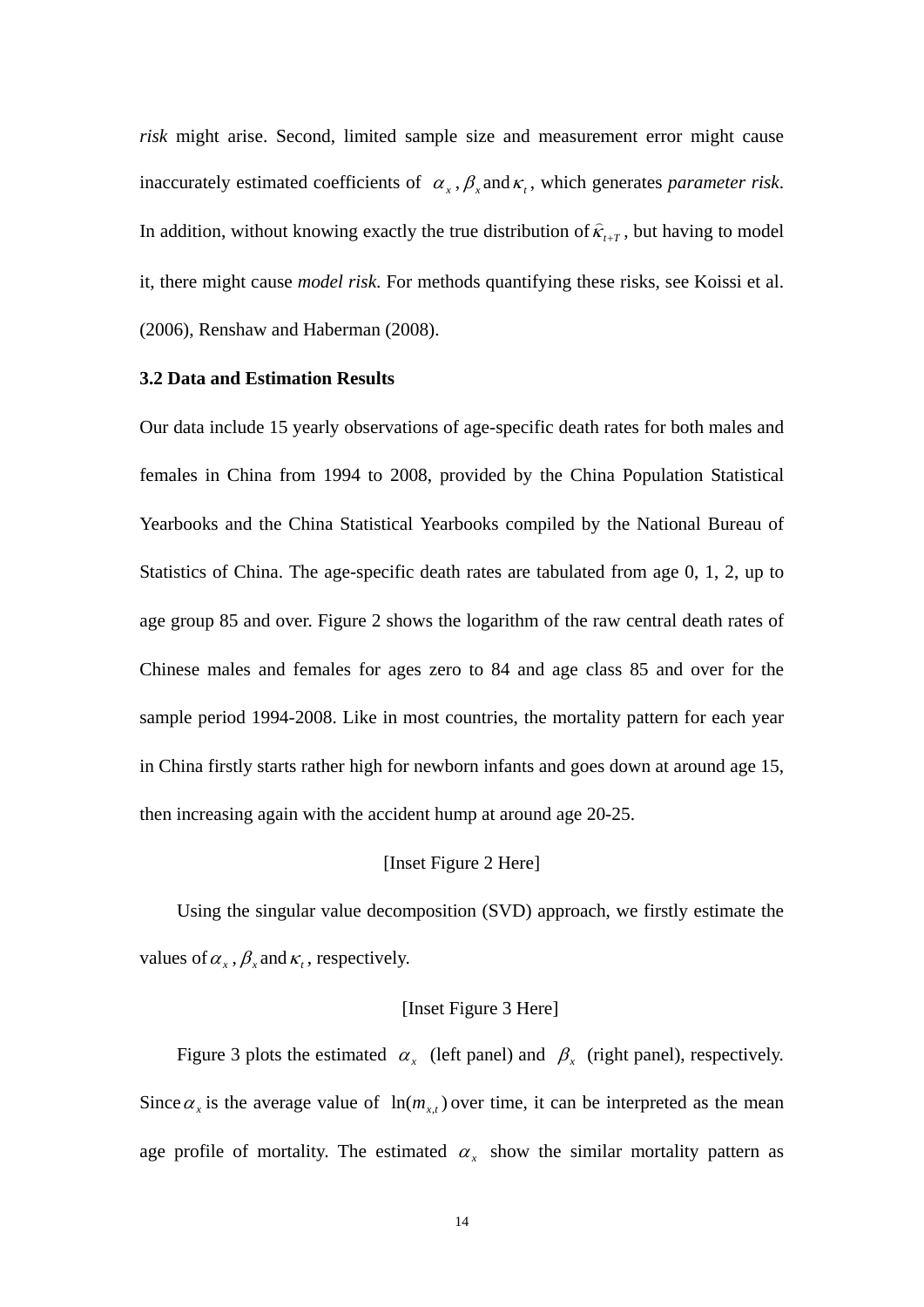figure 2. Moreover, for most age groups the estimated  $\alpha_x$  for females is smaller than or equal to that for males, explaining the fact that females, on average, face a longer life expectancy than males. As the loading factor,  $\beta$ <sub>x</sub> measures the age-specific response to the changes in the latent factor,  $\kappa$ . For example, a low (high) value of  $\beta$ <sub>x</sub> represents slowly (rapidly) decrease of mortality at specific age if  $\kappa$ , declines over time. Our estimation results (see right panel), after being smoothed, show that, in China, females aged between 10 and 50 are more sensitive to mortality movement but less so in the other age groups. Moreover, the smoothed curves follow different patterns for males and females, with the hump at around 10-30 for females. It seems that older males experience much bigger mortality improvement  $\kappa$ , declines over time during the sample period.

#### [Insert Figure 4 and Table 1Here]

Figure 4 plots the estimated  $\kappa_t$ , which, according to our expectation, shows the decreasing trends over time generally. In order to determine the appropriate ARIMA model for the time series of  $\kappa$ , we use the Augmented Dickey-Fuller test and the Phillips-Perron Test to check stationarity. Panel A of table 1 shows the test results and confirms the existence of a unit root for the  $\kappa$ , processes in level, but stationarity after first differencing. Thus, the  $\kappa$  processes for both Chinese males and females seem to be integrated of order one. Moreover, from panel B of table 1 we conclude that both the male and female  $\kappa$ , processes follow a random walk, which differs from previous findings. For example, Yin (2005) finds that the male process is an ARIMA (0, 1, 1) process. We use the OLS method to estimate (14) and the estimation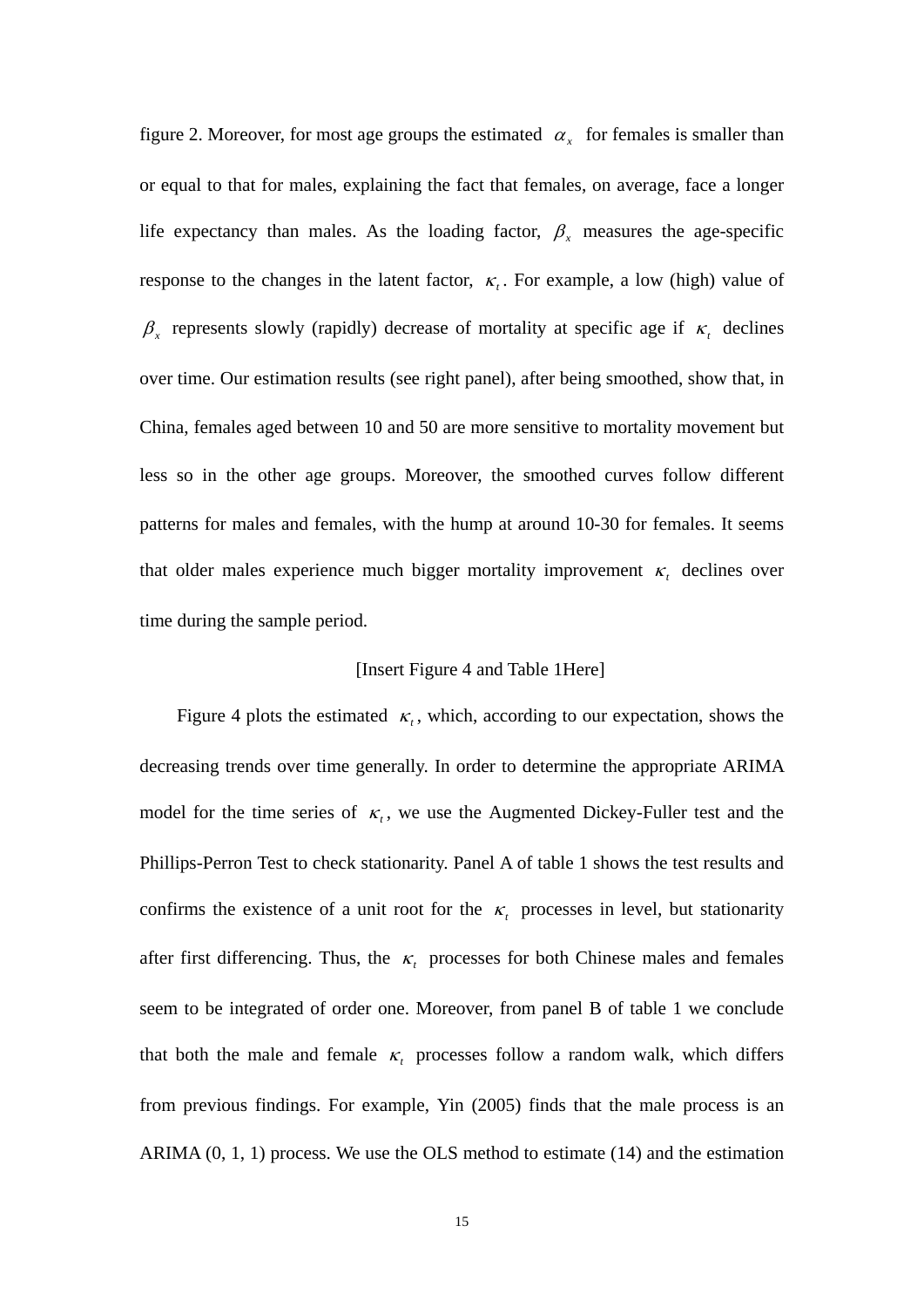results of  $\kappa$ , process for males and females are shown by (18) and (19), respectively.

$$
\kappa_t^{(m)} = -1.5592 + \kappa_{t-1}^{(m)}, \text{ with } \hat{\sigma}_{\xi}^{(m)} = 6.2647 \tag{18}
$$

$$
\kappa_t^{(f)} = -4.0662 + \kappa_{t-1}^{(f)}, \text{ with } \hat{\sigma}_{\xi}^{(f)} = 6.5438 \tag{19}
$$

#### [Insert Table 1 Here]

Based on the results above, we can use project future values of  $\tilde{\kappa}_{t+T}$  with (18) and (19) for males and females, respectively, and then calculate projected one-year death probabilities and life expectancies at different ages according to the relevant equations above.

We now show the longevity risk resulting from *process risk* and *parameter risk* through predicting the logarithm of the central death rate beginning from 2009, the first year after our sample period. Due to the random walk of the estimated  $\kappa$ , we can use the Girosi and King (2006)-variant of the Lee-Carter model to illustrate these risks (see appendix) because the T-asymptotic characteristics of the estimator based on this variant imply that making predictions as well as quantifying the longevity risk becomes a standard exercise in statistics or econometrics (De Waegenaere et al., 2010). Figure

We show the observed and 15-year ahead prediction of the logarithm of the central death rate for 60-year old Chinese with parameter risk and process risk in figure 5 and figure 6, respectively. The prediction begins from 2009, the first year after our sample period. In figure 5, the two cases, i.e., only parameter risk and the combination of parameter risk and process risk, are taken into account, whereas figure 6 considers only process risk and the combination of process and parameter risk,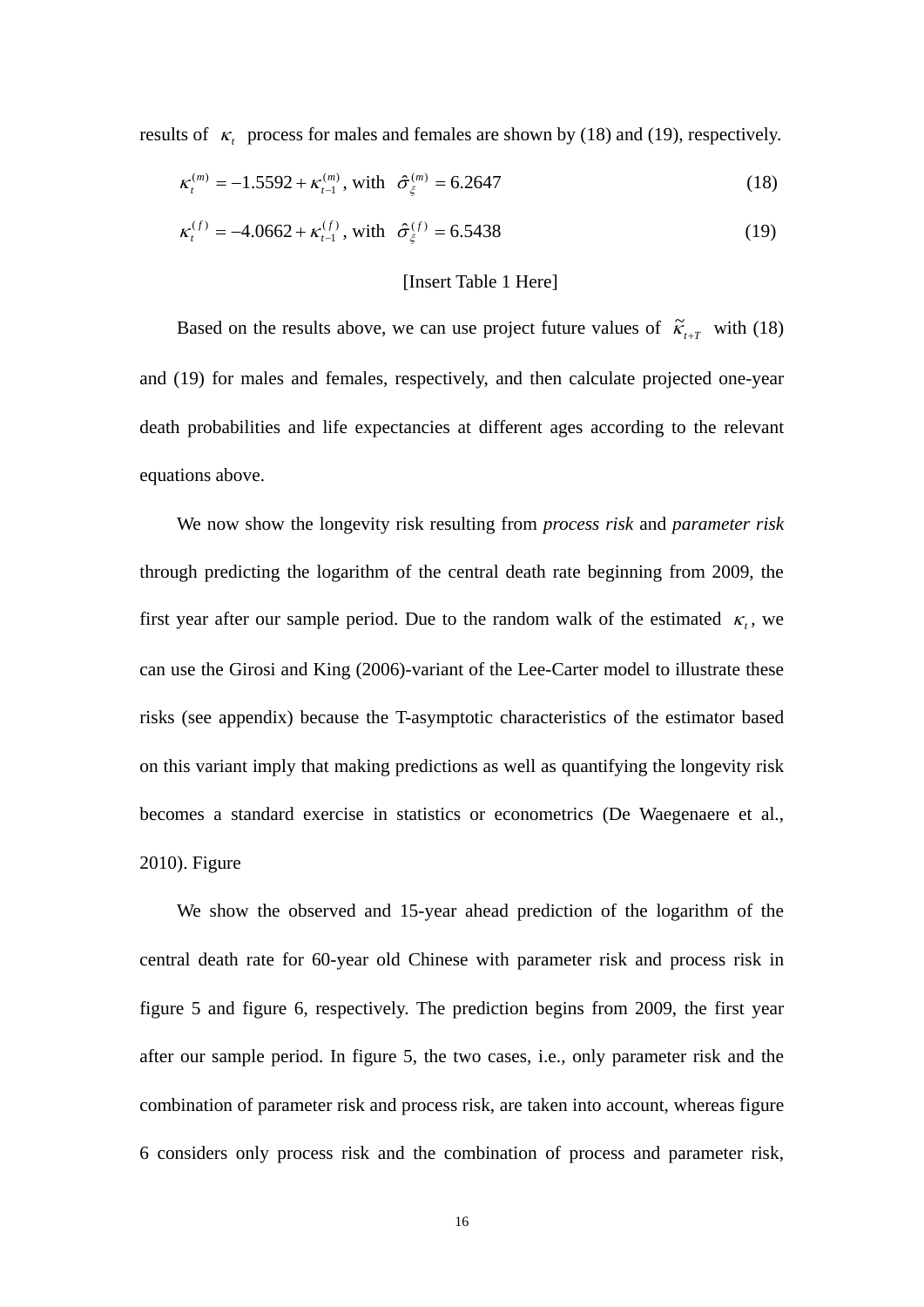using computing 95% confidence intervals. Both figures show clearly the downward trends not only in-sample but also out-of-sample, predicting mortality improvements in the future. For example, at the beginning of our sample (1994), the one-year death probability calculated based on (2) for one 60-year old male is 0.0141, but decreases to 0.0115 in 2025, representing around 18% in just 30 years. However, figure 5 and 6 also show the high uncertainty about future mortality movement in terms of direction and magnitude.

#### [Insert Figure 5 and 6 here]

#### **3.3 Pricing of Longevity Risk**

In this section we investigate the impact of longevity risk on public pension plans as well as private pension funds and life insurers by calculating the expected present value of a life annuity in different scenarios through simulation. We assume that each annuitant gets one Chinese yuan per year after retirement, conditional on his/her survival, with a constant risk-free interest rate *r* or under term structure of interest rate of government bond. Thus, in year  $t + \tau$  ( $\tau \ge 1$ ) the present value of the future payment should follow (8). In order to highlight the impact of scholastic death probabilities on the annuity price, we also calculate the expected present value of a life annuity under the assumption of constant one-year death probabilities based on (4) and (5).

#### [Insert Table 2 Here]

Table 2 presents the simulation results for the annuity price in different scenarios with corresponding 95% confidence intervals in parenthesis. Column (1) and (5) show the expected present value of a life annuity for 60-year old Chinese males and females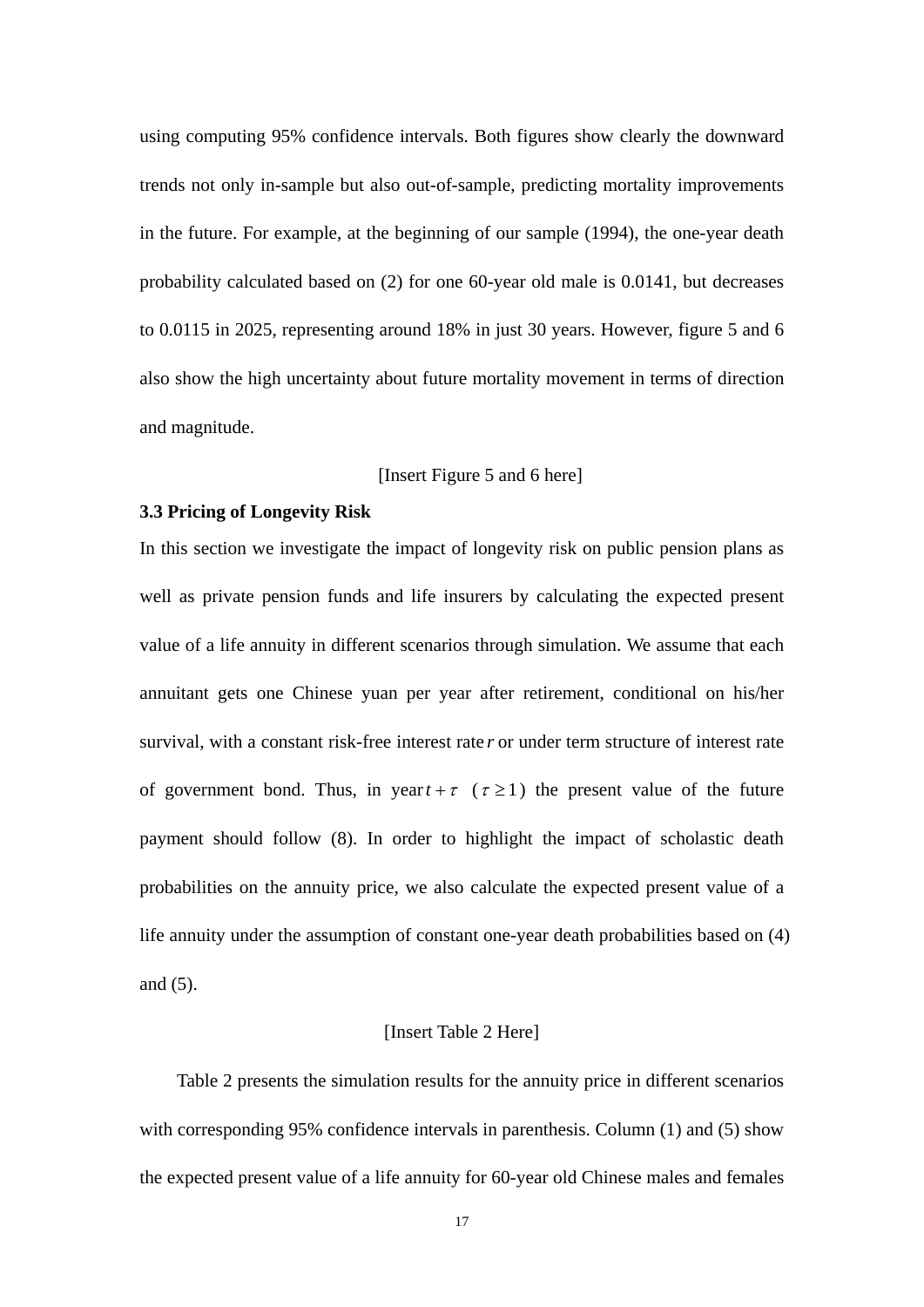in 2009 under constant death probabilities, respectively. Without accounting for the stochastic death probabilities and future mortality improvement, these results are unsurprisingly lower than those in the framework of stochastic death probabilities. For example, with interest rate of 3%, the life annuity price for 60-year old female in 2009 is only 15.17 based on the assumption of constant death probabilities; however, when stochastic mortality development is taken into account, the same person should pay, at least, 15.94 yuan or around 5% more for the same annuity product. Therefore, without taking into account longevity risk and its randomness when designing pension systems or products, the impact of longevity risk on risk management would be substantial.

### **4. Conclusions**

In this paper we use the Lee-Carter model to quantify longevity risk and to investigate the effect of longevity risk on pension and insurance pricing and liabilities in the context of China. Unlike previous research, we find that both the latent factor process for Chinese males and females also follows a random walk. In addition to *process risk,* resulting from the unknown distribution of the latent factor in the future, we also take into account the impact of *parameter risk* on our projection of future mortality development. Though the future mortality development shows a strong downward trend, it also presents substantial uncertainties when *process risk* and *parameter risk* are involved. In order to investigate the impact of longevity risk on pension plans and insurance companies, we simulate the expected present value of life annuity for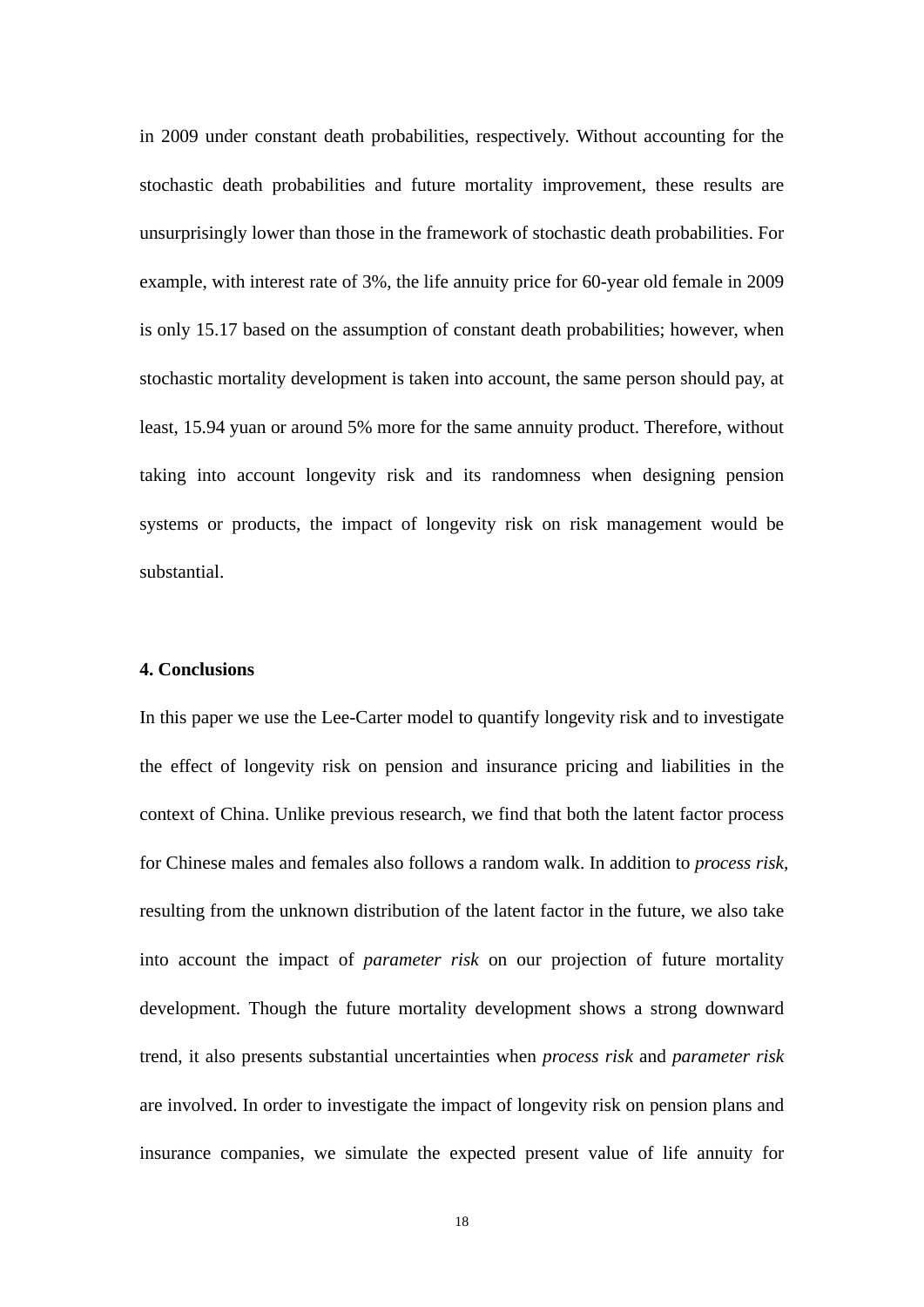60-year old Chinese males and female beginning from 2009. As comparison, we also calculate the corresponding annuity price under constant death probabilities for comparison. Our simulated results show that, without taking into account the stochastic mortality development in the future, the pricing of life annuity products would be underestimated, significantly challenging public pension plans as well as private pension funds and life insurers.

As the world's largest country in terms of population, China has experienced a rapid aging over the past half-century and thus the Chinese government is reforming its pubic pension system to meet the urgent challenges of an ageing society. Since (public) pension coverage is still low in China, compared with other developed economies, much attention in China now is almost exclusively paid to the *accumulation stage*, with the ignorance of longevity risk by the public and policy makers. However, this paper reveals the significant impact of longevity risk on risk management and pension/annuity pricing. Thus, increasing awareness and understanding of longevity risk by the public, especially the policy makers, would contribute to the current public pension reforms and product design in China.

19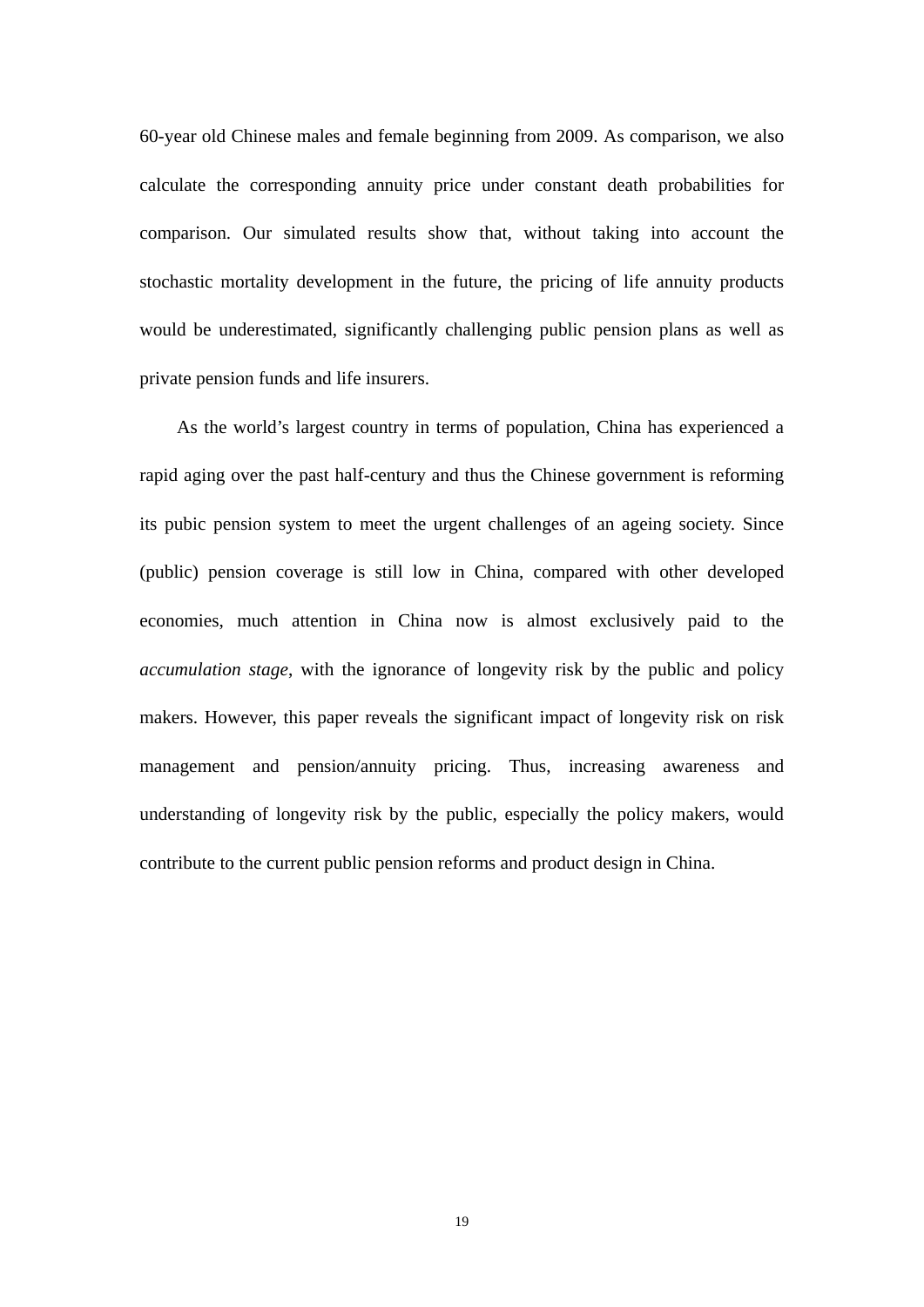#### **References**

- Antolin, P., and H. Blommestein (2007), Government and the Market for Longevity-Indexed Bonds, OECD Working Paper on Insurance and Private Pensions, 4.
- Banister, J., and K. Hill (2004), Mortality in China 1964-2000, *Population Studies*, 58, 55-75.
- Biffis, E., and D. Blake (2009), Mortality-Linked Securities and Derivatives, Discussion Paper PI-0829, The Pensions Institute, Cass Business School.
- Booth, H., J. Maindonald, and L. Smith (2002), Age-time Interactions in Mortality Projection: Applying Lee-Carter to Australia, Working Paper in Demography, Australian National University.
- Brouhns, N., M. Denuit, and J. K. Vermunt (2002), A Poisson Log-Bilinear Regression Approach to the Construction of Projected Life Tables, *Insurance: Mathematics and Economics*, 31, 373-393.
- Cocco, J., and F. Gomes (2008), Longevity Risk and Retirement Saving, Working Paper, London Business School.
- Coppola, M., E. Di Lorenzo, and M. Sibillo (2000), Risk Sources in Life Annuity Portfolio: Decomposition and Measurement Tools, *Journal of Actuarial Practice*, 8, 43-61.
- Coppola, M., E. Di Lorenzo, and M. Sibillo (2003a), Further Remarks on Risk Sources in Life Annuity Portfolio: Decomposition and Measurement tools, *Journal of Actuarial Practice*, 10.
- Coppola, M., E. Di Lorenzo, and M. Sibillo (2003b), Stochastic Analysis in Life Office Management: Application to Large Annuity Portfolio, *Applied Stochastic Models in Business and Industry*, 19, 31-42.
- Cowley, A., and J. D. Cummins (2005), Securitization of Life Insurance Assets and Liabilities, *Journal of Risk and Insurance*, 72, 193-226.
- Cox, S.H., and Y. Lin (2007), Natural Hedging of Life and Annuity Mortality Risks, *North American Actuarial Journal*, 11, 1-15.
- Dahl, M. (2004), Stochastic Mortality in Life Insurance: Market Reserve and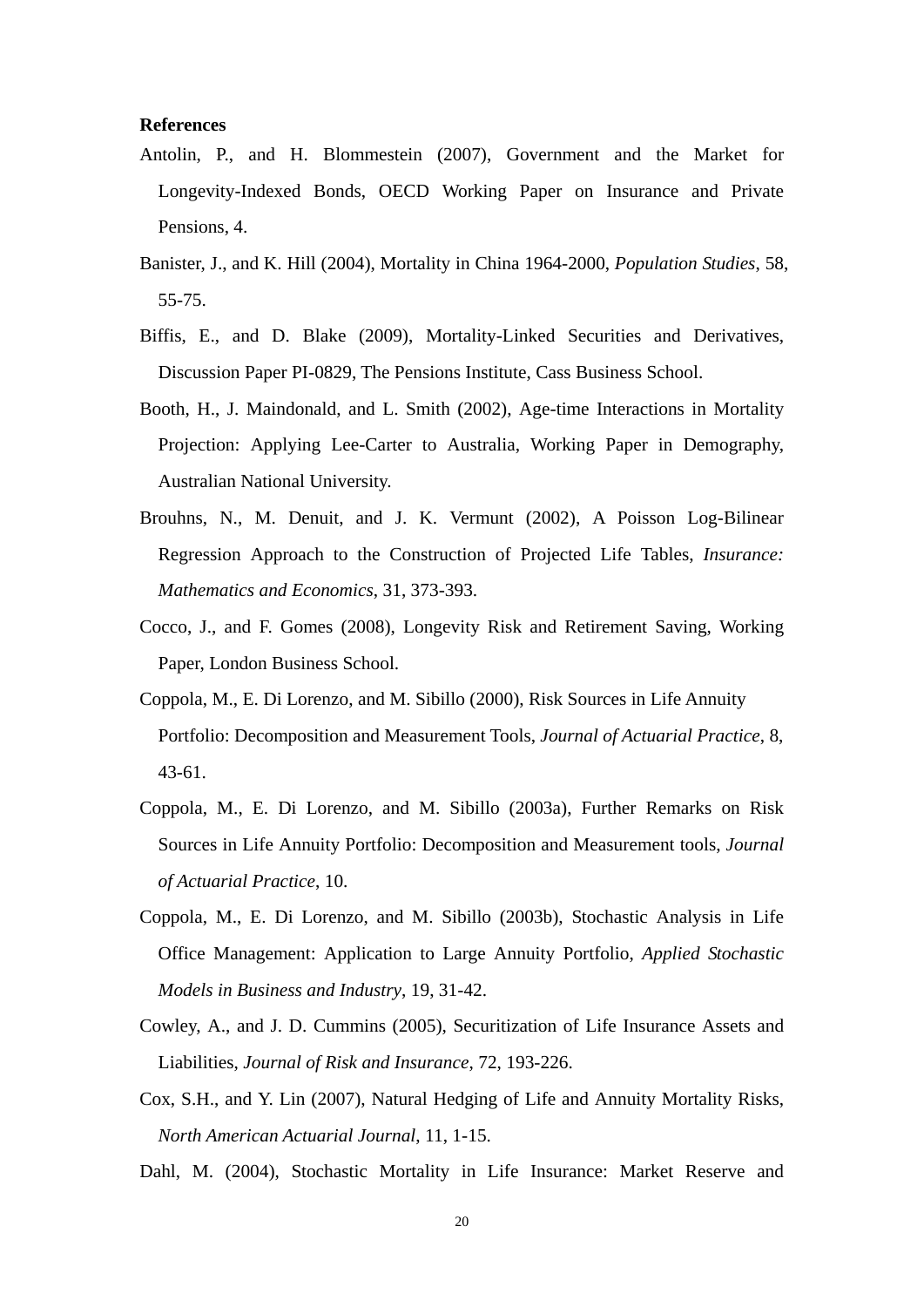Mortality-Linked Insurance Contracts, *Insurance: Mathematics and Economics*, 35, 113-136.

- Deaton, A., and C. Paxson (2004), Mortality, Income and Income Inequality over Time in Britain and the United States, Working Paper No. 8534, NBER.
- De Waegenaere, A., B. Melenberg and R. Stevens (2010) , Longevity Risk, Panel Paper 14, Netspar, Tilburg University
- Girosi, F., and G. King (2006), A Reassessment of the Lee-Carter Mortality Forecasting Method, Working Paper, Harvard University
- Gompertz, B. (1825), On the Nature of the Law of Human Mortality and on a New Method of Determining the Value of Life Contingencies, *Philosophical Transactions of the Royal Society*, 115, 513-585.
- Hari, N. (2006), Modeling Mortality: Empirical Studies on the Effect of Mortality on Annuity Market, PhD Thesis, Tilburg University
- Hari, N., A. De Waegenaere, B. Melenberg, and T. E. Nijman (2008), Estimating the Term Structure of Mortality, *Insurance: Mathematics and Economics*, 42, 505-519.
- Heligman, L., and J. H. Pollard (1980), The Age Pattern of Mortality, *Journal of the Institute of Actuaries*, 107, 49-80.
- IMF (2004), *World Economic Outlook: The Global Demographic Transition*, Washington DC: International Monetary Fund.
- James, E. (2002), How Can China Solve Its Old-age Security Problem? The Interaction between Pension, State Enterprise and Financial Market Reform, *Journal of Pension Economics and Finance*, 1, 53-75.
- Koissi, M.-C., A. F. Shapiro, and G. Hognas (2006), Evaluating and Extending the Lee-Carter Model for Mortality Forecasting: Bootstrap Confidence Interval, *Insurance: Mathematics and Economics*, 38, 1-20.
- Lee, R.D., and L.R. Carter (1992), Modeling and Forecasting US Mortality, *Journal of the American Statistical Association*, 87, 659-675.
- Lee, R. (2003), The Demographic Transition: Three Centuries of Fundamental Change, *Journal of Economic Perspective*, 17, 167-190.
- Lee, R.D., and T. Miller (2001), Evaluating the Performance of the Lee-Carter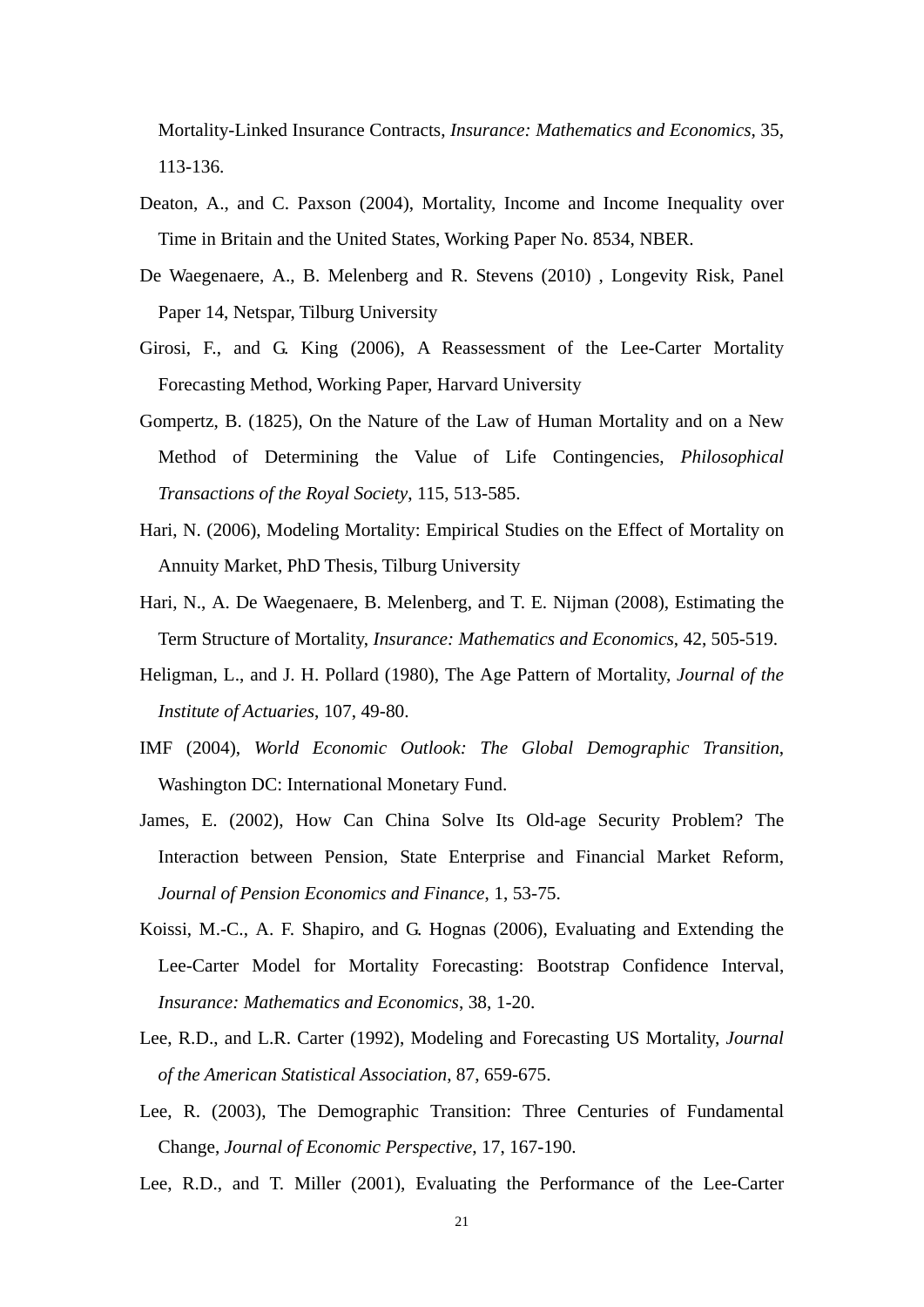Method for Forecasting Mortality, *Demography*, 38, 537-549.

- Liu, X. (2008), Stochastic Mortality Modeling, PhD Thesis, University of Toronto.
- Loeys, J., N. Panigirtzoglou, and R. Ribeiro (2007), *Longevity: A Market in the Making*, JP Morgan Securities Ltd.
- Makeham, W.M. (1860), On the Law of Mortality, *Journal of the Institute of Actuaries*, 13, 325-358.
- McCutcheon, J.J., and C.J. Nestbitt (1973), Actuarial Note: Further Remarks on the Basic Mortality Functions. *T.F.A.*, 33, 81-91
- Oeppen, J., and J.W.Vaupel (2002), Broken Limits to Life Expectancy, *Science*, 296, 1029-1031.
- Olivieri, A. (2001), Uncertainty in Mortality Projections: An Actuarial Perspective, *Insurance: Mathematics and Economics*, 29, 231-245.
- Olshansky, S.J., D. Passaro, R. Hershow, J. Layden, B.A. Carnes, J. Brody, L. Hayflick, R. N. Butler, D. B. Allison, and D. S. Ludwig (2005), A Potential Decline in Life Expectancy in the United States in the 21st Century, *New England Journal of Medicine*, 352, 1103-1110.
- Renshaw, A. E., and S. Haberman (2003), Lee-Carter Mortality Forecasting with Age Specific Enhancement, *Insurance: Mathematics and Economics*, 33, 255-272.
- Renshaw, A. E., and S. Haberman (2009), On Simulation-Based Approaches to Risk Measurement in Mortality with Specific Reference to Poisson Lee-Carter Modeling, *Insurance: Mathematics and Economics*, 42, 797-816.
- Richards, S., and G. Jones (2004), Financial Aspects of Longevity Risk, Staple Inn Actuarial Society Seminar, U.K.
- Steven, R., A. De Waegenaere, and B. Melenberg (2010), Longevity Risk in Pension Annuities with Exchange Options: The Effect of Product Design, *Insurance: Mathematics and Economics*, 46, 222-234.
- Tuljapurkar, S., N. Li, and C. Boe (2000), A Universal Pattern of Mortality Decline in the G7 Countries, *Nature*, 405, 789-792.
- Visco, I. and B. d'Italia (2006), Longevity Risk and Financial Markets, keynote speech to the  $26<sup>th</sup>$  SUERF colloquium, Lisbon, 12-14 October 2006

Wilmoth, J.R. (1993), Computational Methods for Fitting and Extrapolating the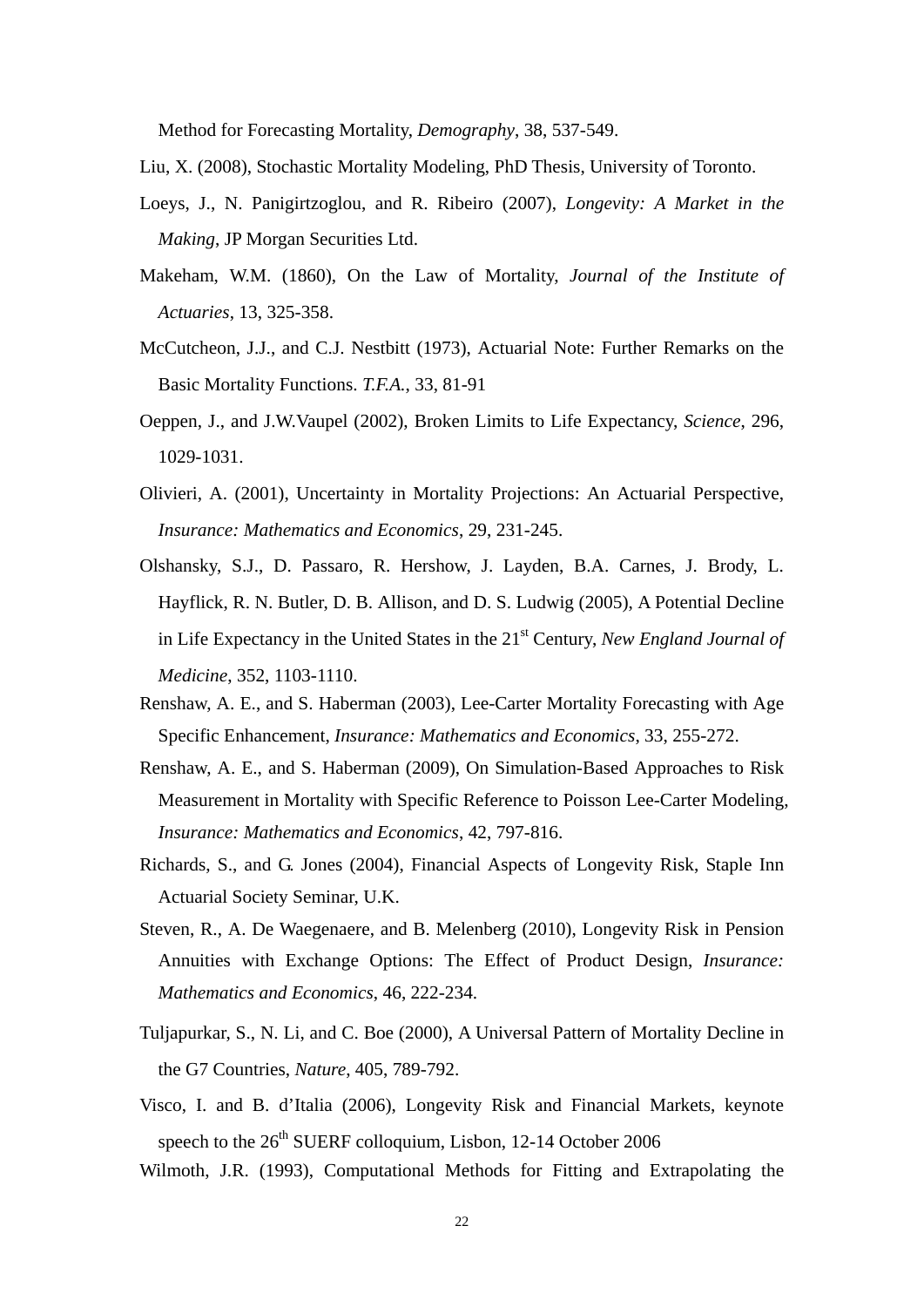Lee-Carter Model of Mortality Change, Technical Report, University of California.

- Wilmoth, J.R. (1996), Mortality Projections for Japan: A Comparison of Four Methods, in Caselli, G. and Lopez, A. D. (eds.), *Health and Mortality Among Elderly Populations*, New York: Oxford University Press, 266-287.
- Yin, S. (2005), Forecasting Mortality Rates for China with the Lee-Carter Method (in Chinese), Master Thesis, Hunan University, Changsha, China.
- Zheng, X. (2005), Regional Difference of Population Life Expectancy in China, CICRED Seminar on Mortality as Both a Determinant and a Consequence of Poverty and Hunger, India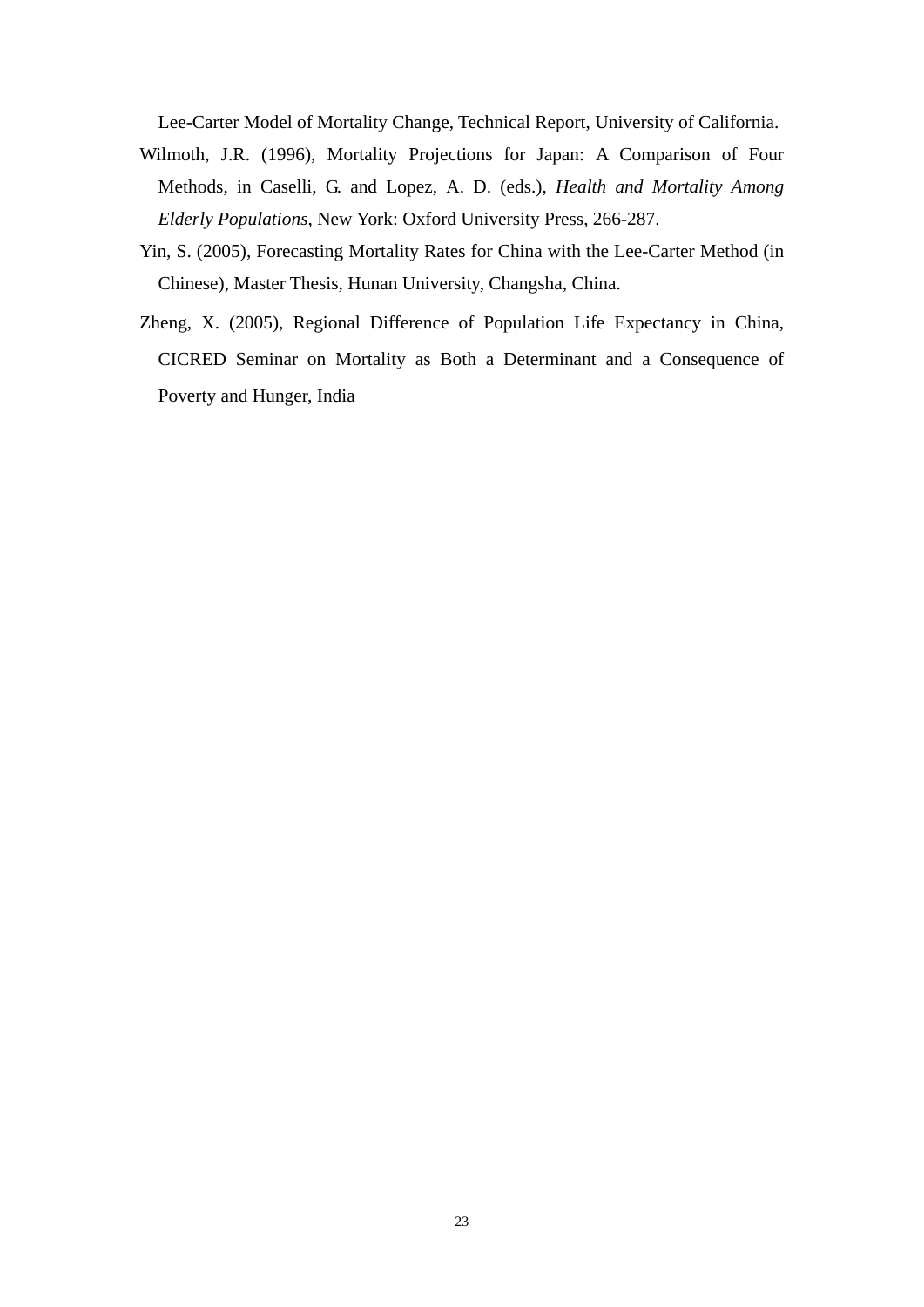# **Appendix: The Girosi and King (2006)-variant of the Lee-Carter model**

First of all, let

$$
l_{t} = \begin{pmatrix} \ln(m_{1,t}) \\ \vdots \\ \ln(m_{m_{1,t}}) \end{pmatrix},
$$

where *ma* stands for the maximum age.

Then, let

$$
\alpha = \begin{pmatrix} \alpha_1 \\ \vdots \\ \alpha_{ma} \end{pmatrix}, \quad \beta = \begin{pmatrix} \beta_1 \\ \vdots \\ \beta_{ma} \end{pmatrix}, \text{ and } \varepsilon_t = (\varepsilon_{1,t}, \dots, \varepsilon_{ma,t})
$$

Now, from

$$
l_t = \alpha + \beta \kappa_t + \varepsilon_t
$$
 and  $\varepsilon_t = \mu + \varepsilon_{t-1} + \delta_t$ 

the Lee-Carter model can be rewritten as

$$
l_t = \theta + l_{t-1} + \zeta_t
$$

where  $\theta = \beta \mu$  and  $\zeta_t = \beta \delta_t + \varepsilon_t - \varepsilon_{t-1}$ 

Now, we can easily estimate the model, make prediction and quantify the longevity risk.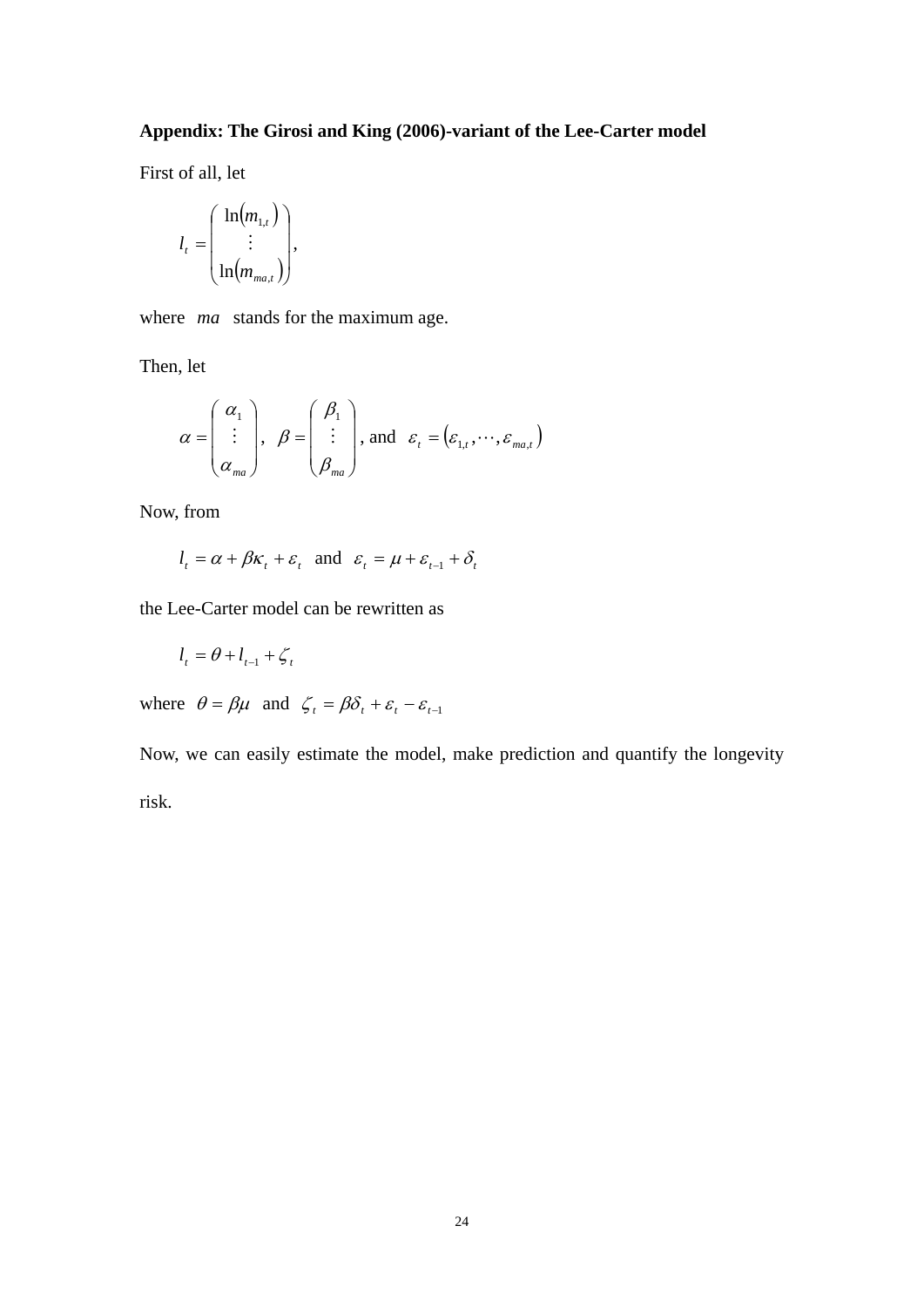**Figure 1: Normalized Death Rate for Selected Age Groups** 



This figure plots the observed death rates for Chinese males (left) and Chinese females (right), for selected age groups and for different time periods, normalized to one for year 1981. The data originates from the China Population Statistical Yearbooks and the China Statistical Yearbook compiled by the National Bureau of Statistics of China.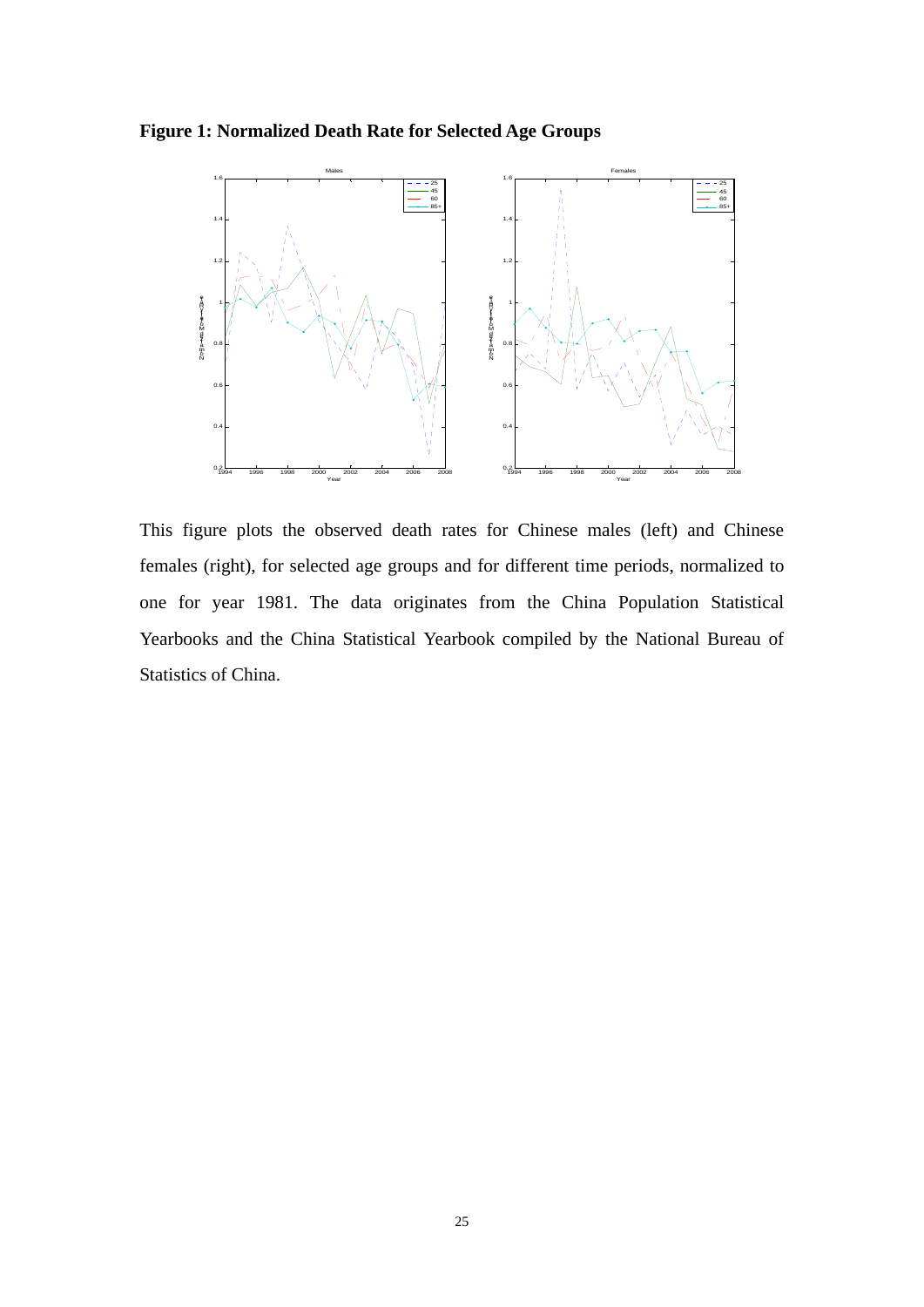**Figure 2: Logarithm of Raw Central Death Rates in China, 1994-2008**



This figure plots the logarithm of raw central death rates during the 1994-2008 period for Chinese males (left) and Chinese females (right) from age 0, 1, 2, up to age group 85 and over. The data originates from the China Population Statistical Yearbooks and the China Statistical Yearbooks, both of which are compiled by the National Bureau of Statistics of China.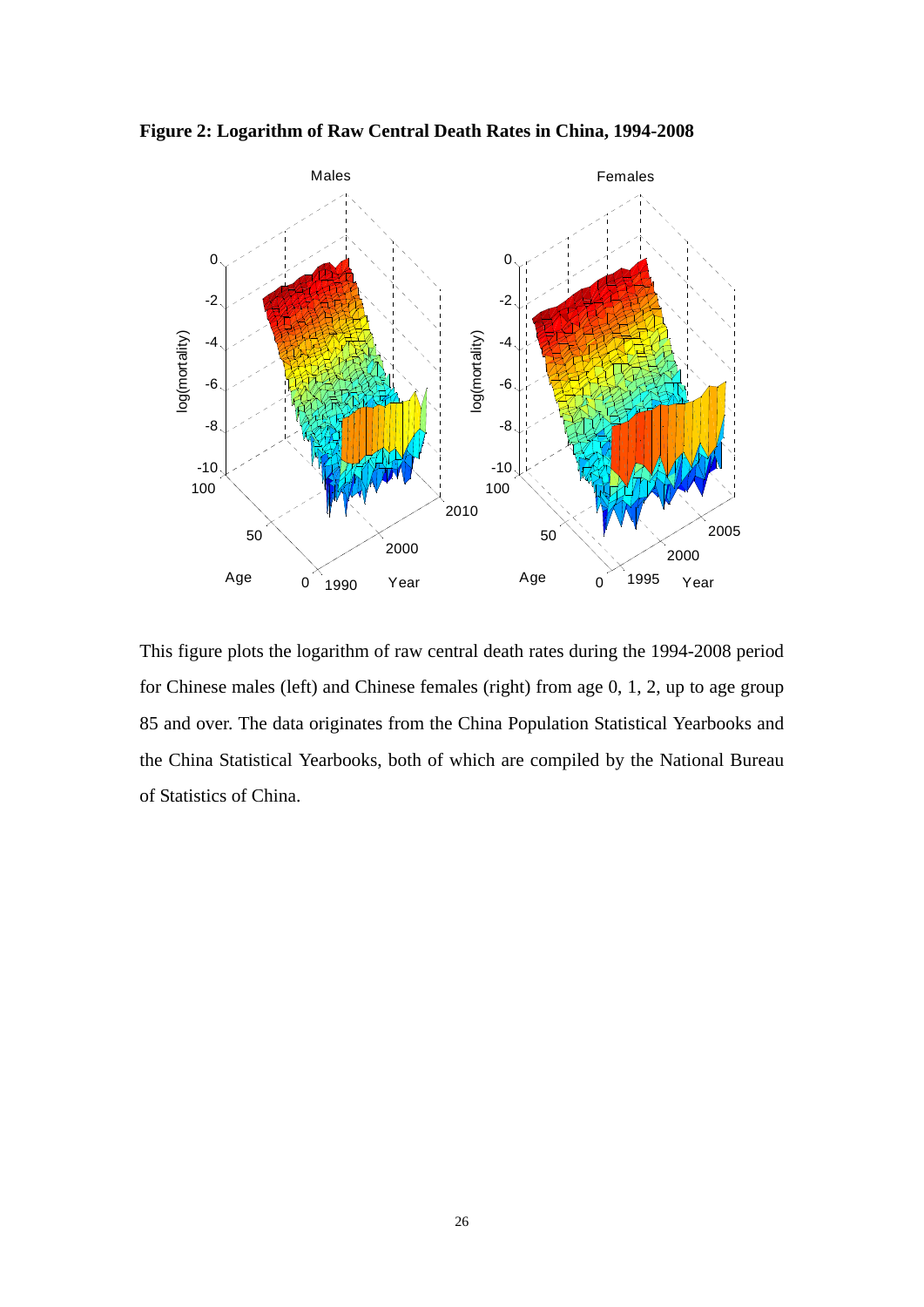**Figure 3: Estimated**  $\alpha_x$  and  $\beta_x$ 



This figure presents the estimated  $\alpha_x$  (left panel) and  $\beta_x$  (right panel, smoothed using cubic B-splines) for both Chinese males and females, from age 0, 1, 2, up to age group 85 and over.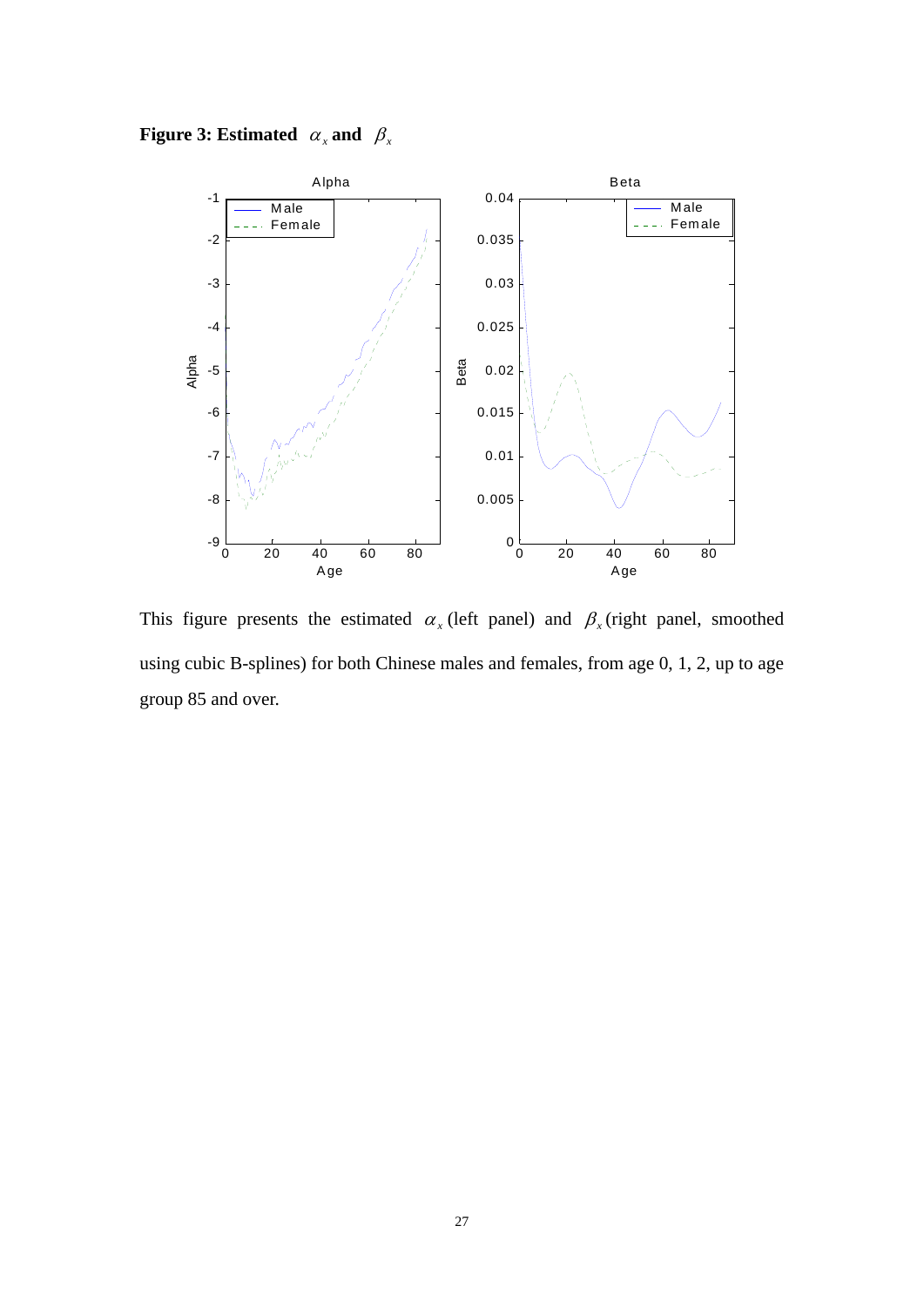**Figure 4: Estimated**  $\kappa_t$ 



This figure plots the estimated  $\kappa$  for Chinese males and females for 1994-2008 period.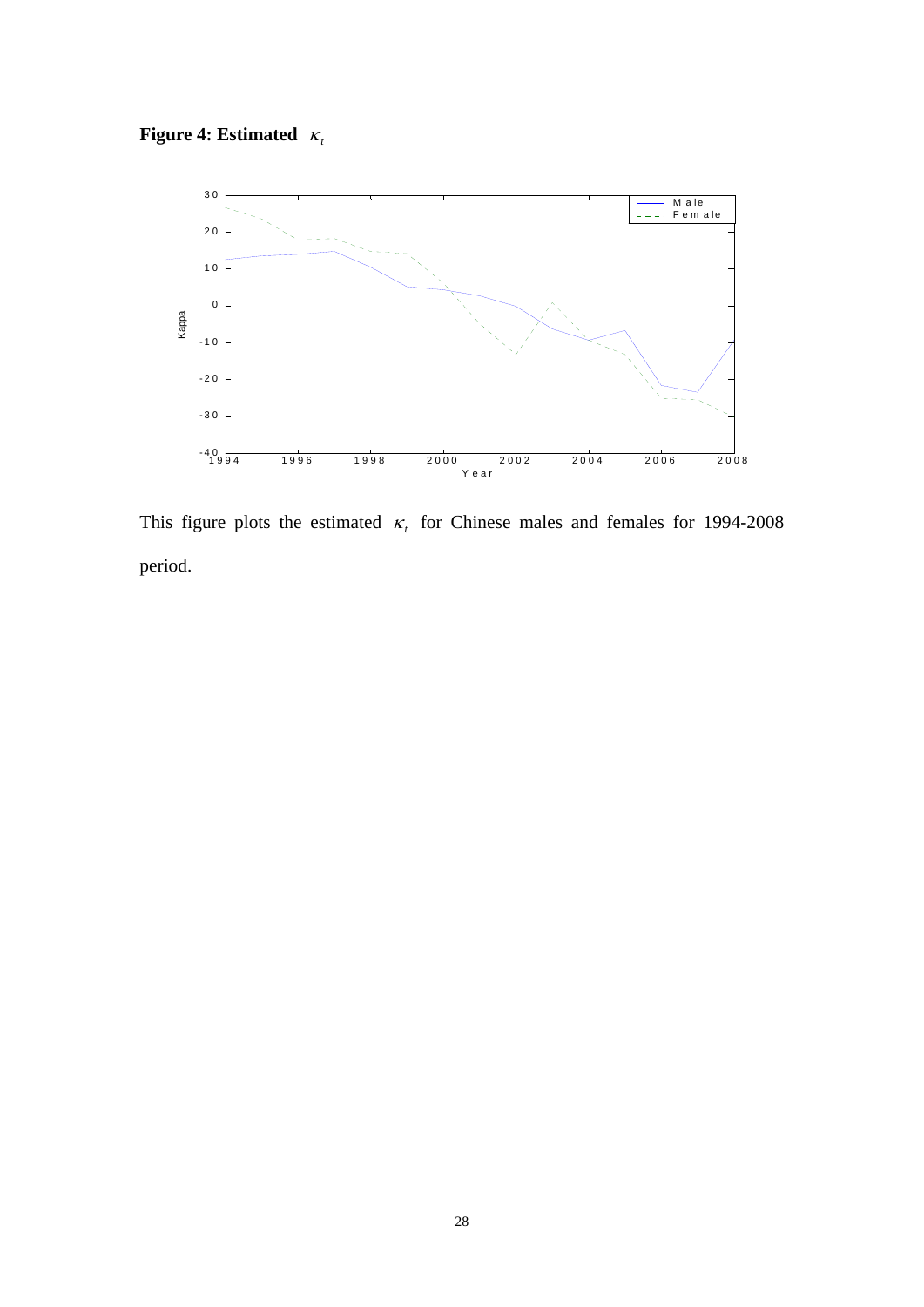# **Table 1: Unit Root Test and Model Selection for**  $\kappa_t$

| Panel A: Unit Root Test in Level and first Difference |           |        |           |        |  |  |  |
|-------------------------------------------------------|-----------|--------|-----------|--------|--|--|--|
|                                                       | Male      |        | Female    |        |  |  |  |
| <b>Statistics</b>                                     | t-Stat    | Prob.  | t-Stat    | Prob.  |  |  |  |
| Augmented Dickey-Fuller Test in Level                 | 1.1701    | 0.9952 | $-0.3910$ | 0.8859 |  |  |  |
| Phillips-Perron Test in Level                         | $-0.8662$ | 0.7673 | 0.1935    | 0.9613 |  |  |  |
| Augmented Dickey-Fuller Test first Difference         | $-4.7196$ | 0.0038 | $-3.8698$ | 0.0167 |  |  |  |
| Phillips-Perron Test in first Difference              | $-1.4418$ | 0.5296 | $-8.8622$ | 0.0000 |  |  |  |

Panel B: Autocorrelation and Partial Correlation of First Difference

|                | Male     |            |        |       |          | Female     |        |       |  |
|----------------|----------|------------|--------|-------|----------|------------|--------|-------|--|
|                | AC       | <b>PAC</b> | Q-Stat | Prob. | AC       | <b>PAC</b> | Q-Stat | Prob. |  |
|                | $-0.071$ | $-0.071$   | 0.0871 | 0.768 | $-0.324$ | $-0.324$   | 1.8042 | 0.179 |  |
| 2              | $-0.015$ | $-0.021$   | 0.0915 | 0.955 | $-0.071$ | $-0.197$   | 1.8997 | 0.387 |  |
| 3              | $-0.032$ | $-0.035$   | 0.1126 | 0.990 | $-0.124$ | $-0.250$   | 2.2122 | 0.530 |  |
| $\overline{4}$ | 0.022    | 0.017      | 0.1235 | 0.998 | 0.110    | $-0.057$   | 2.4838 | 0.648 |  |
| 5              | 0.023    | 0.025      | 0.1365 | 1.000 | 0.001    | $-0.032$   | 2.4839 | 0.779 |  |